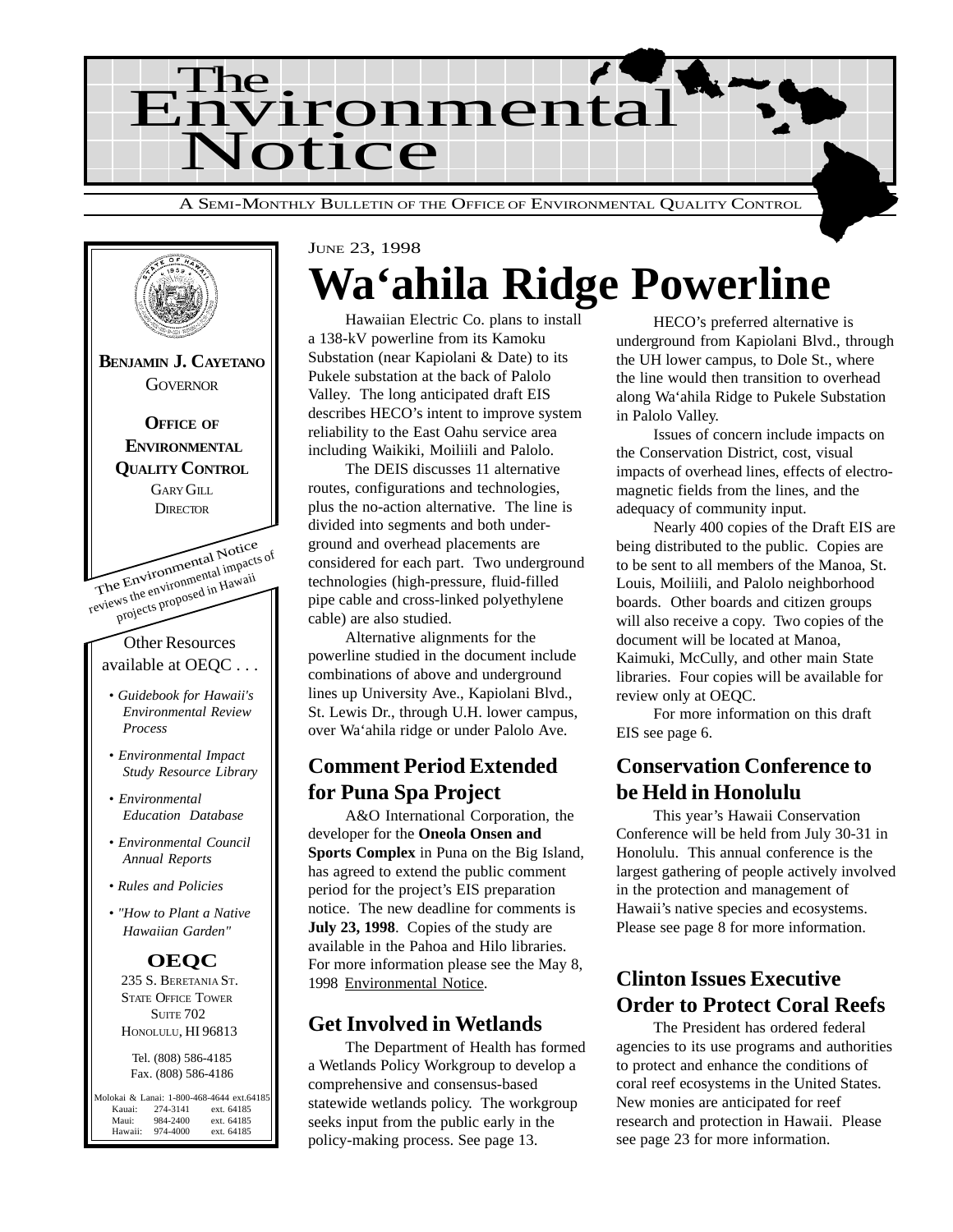# Table of Contents

#### JUNE 23, 1998

### **1** Oahu Notices

| <b>Draft Environmental Assessments</b>                       |  |
|--------------------------------------------------------------|--|
|                                                              |  |
|                                                              |  |
|                                                              |  |
| <b>Final Environmental Assessments/</b>                      |  |
| <b>Findings of No Significant Impacts (FONSI)</b>            |  |
| (4) Farrington Highway Lighting Improvements  4              |  |
| (5) Honolulu Harbor Domestic Commercial Fishing              |  |
|                                                              |  |
|                                                              |  |
| <b>Draft Environmental Impact Statements</b>                 |  |
| (7) Kamoku-Pukele 138-kV Transmission Line Project  6        |  |
| <b>Final Environmental Impact Statements</b>                 |  |
|                                                              |  |
| <b>National Environmental Policy Act (NEPA)</b>              |  |
| (9) Hickam Par 3 Pro Shop and Expand 10th Puka Lounge        |  |
|                                                              |  |
| <b>Previously Published Projects Pending Public Comments</b> |  |
|                                                              |  |
|                                                              |  |

# 3 **Maui Notices**

#### **Draft Environmental Assessments**

| (1) Honoapiilani Highway Widening, Maalaea Road to |  |
|----------------------------------------------------|--|
|                                                    |  |
|                                                    |  |
| <b>Final Environmental Assessments/</b>            |  |

### **Findings of No Significant Impacts (FONSI)**

| $\mu$ and $\mu$ or $\mu$ or $\mu$ or $\mu$ or $\mu$ or $\mu$ or $\mu$ |
|-----------------------------------------------------------------------|
|                                                                       |
|                                                                       |

| <b>Previously Published Projects Pending Public Comments</b> |  |  |
|--------------------------------------------------------------|--|--|
|                                                              |  |  |
| Environmental Impact Statement Preparation Notices  11       |  |  |

## 2 **[Molokai Notices](#page-11-0)**

### **Final Environmental Assessments/**

| <b>Findings of No Significant Impacts (FONSI)</b> |  |
|---------------------------------------------------|--|
|                                                   |  |

# 4 **[Lanai Notices](#page-12-0)**

### **Draft Environmental Assessments**

### 6 **[Hawaii Notices](#page-13-0)**

| <b>Draft Environmental Assessments</b>                                    |  |
|---------------------------------------------------------------------------|--|
| (1) Old Hilo Wastewater Treatment Plant Conversion  14                    |  |
| <b>Final Environmental Assessments/</b>                                   |  |
| <b>Findings of No Significant Impacts (FONSI)</b>                         |  |
| (2) Kawaihae Waterline Replacement Project  14                            |  |
|                                                                           |  |
| <b>Previously Published Projects Pending Public Comments</b>              |  |
|                                                                           |  |
| <b>■ Kauai Notices</b>                                                    |  |
|                                                                           |  |
| <b>Draft Environmental Assessments</b>                                    |  |
| (1) Lihue & Hanamaulu Water Development Projects - Phase II  16           |  |
| <b>Final Environmental Assessments/</b>                                   |  |
| <b>Findings of No Significant Impacts (FONSI)</b>                         |  |
|                                                                           |  |
| <b>Draft Environmental Impact Statements</b>                              |  |
|                                                                           |  |
|                                                                           |  |
| <b>Previously Published Projects Pending Public Comments</b>              |  |
|                                                                           |  |
| <b>E</b> Shoreline Notices                                                |  |
|                                                                           |  |
|                                                                           |  |
|                                                                           |  |
| <b>At Coastal Zone Area News</b>                                          |  |
| Beckoning Point Facility Improvements, Pearl Harbor  21                   |  |
| <b>A</b> Pollution Control Permits                                        |  |
|                                                                           |  |
|                                                                           |  |
| <b>Federal Notices</b>                                                    |  |
| Presidential Executive Order on Coral Reef Protection  23                 |  |
| First Federal Guidance on Cumulative Impacts Available! 23                |  |
| Rule to Allow Irradiated/Inspected Hawaiian Fruit to Move Interstate . 23 |  |
| Northwestern Hawaiian Islands 1998 Crustacean                             |  |
|                                                                           |  |
| Wheeler and Fort Shafter Properties Available for the Homeless  23        |  |

[Hawaiian Monk Seal Taking Permit No. 455-1455 ............................. 23](#page-22-0) [Fishery Management Plan, Draft Amendment 5 ................................ 23](#page-22-0) Mauna Kea Test Optics .................................................................... 23

### C **Announcements**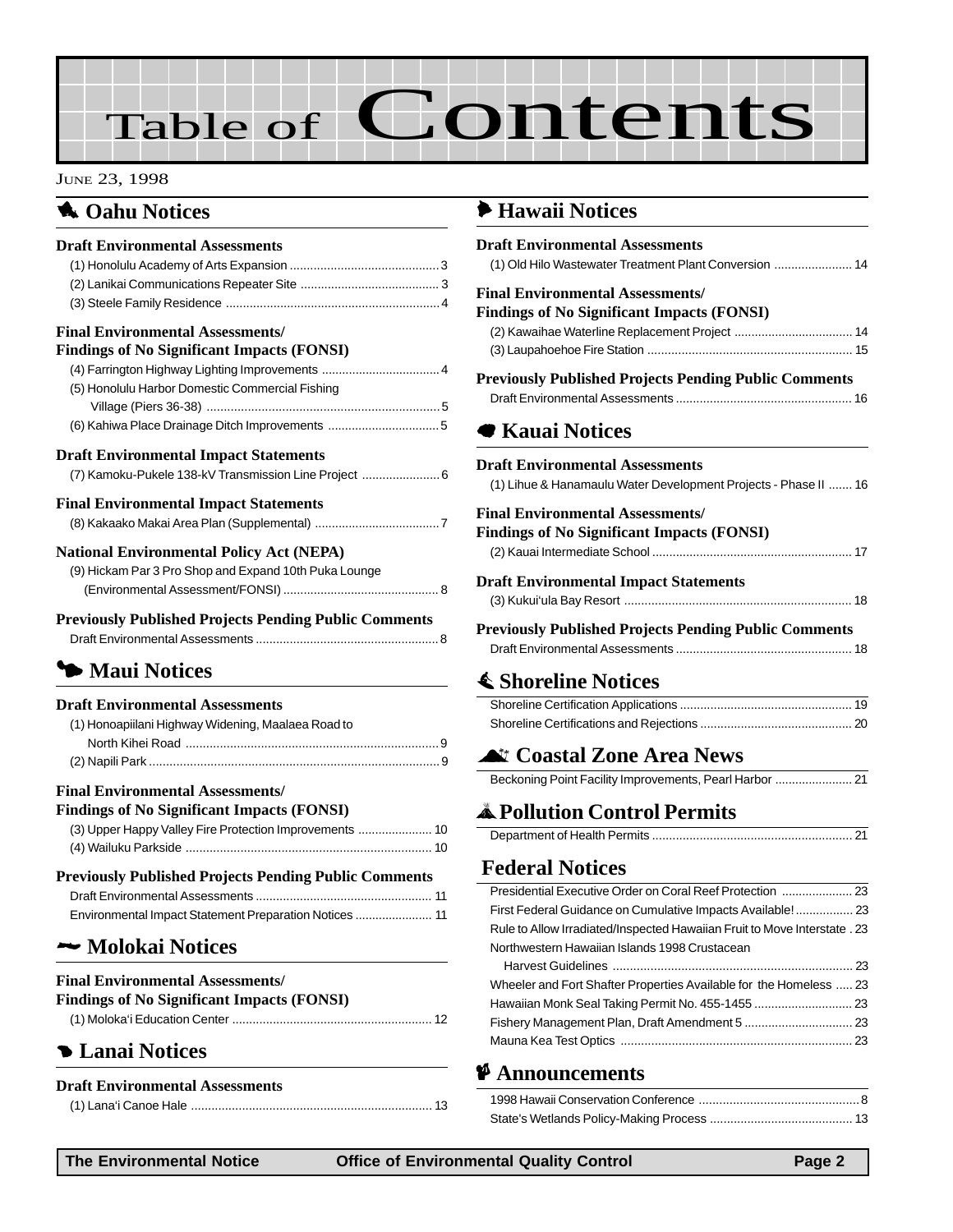**2**

**Oahu Notices**

# <span id="page-2-0"></span>**Draft Environmental Assessments**

# 1

# **(1) Honolulu Academy of Arts Expansion**

| District:             | Honolulu                            |
|-----------------------|-------------------------------------|
| TMK:                  | $2 - 4 - 14:21$                     |
| Applicant:            | Honolulu Academy of Arts            |
|                       | 900 South Beretania Street          |
|                       | Honolulu, Hawaii 96814              |
|                       | Contact: George R. Ellis (532-8717) |
|                       | <b>Approving Agency/Accepting</b>   |
| <b>Authority:</b>     | City and County of Honolulu         |
|                       | Department of Land Utilization      |
|                       | 650 South King Street, 7th Floor    |
|                       | Honolulu, Hawaii 96813              |
|                       | Contact: Dana Teramoto (523-4648)   |
| <b>Consultant:</b>    | Helber Hastert $&$ Fee (545-2055)   |
|                       | 733 Bishop Street, Suite 2590       |
|                       | Honolulu, Hawaii 96813              |
|                       | Contact: Scott Ezer (545-2055)      |
| <b>Public Comment</b> |                                     |
| <b>Deadline:</b>      | July 23, 1998                       |

| vuuniv.          | $3.411 \pm 0.1170$                          |
|------------------|---------------------------------------------|
| Status:          | DEA First Notice pending public comment.    |
|                  | Address comments to the applicant with      |
|                  | copies to the approving agency or accepting |
|                  | authority, the consultant and OEQC.         |
| <b>Permits</b>   | NPDES, noise, zoning variance, conditional  |
| <b>Required:</b> | use, Thomas Square Special District Use     |

The applicant proposes to construct three additions to the Honolulu Academy of Arts, for a total square footage of 18,500 square feet. The following construction is proposed: A two-story addition on the Kinau Street (mauka) side of the site; a one-story addition on an existing sculpture garden; and a roof structure over part of an existing courtyard. The project also includes the construction of an approximately 12,800 square foot basement for mechanical and electrical equipment.

The applicant proposes to provide off-street parking at the Academy Arts Center at Linekona (Tax Map Key: 2-4-2: 20).

# 1 **(2) Lanikai Communications Repeater Site**

**3**

**7**

**6 8**

**1**

**5**

**9**

| District:                         | Koolaupoko                                  |
|-----------------------------------|---------------------------------------------|
| TMK:                              | 4-3-05:68, 70, and 77                       |
| Applicant:                        | PrimeCo Personal Communications, L.P.       |
|                                   | 1132 Bishop Street, Suite 1105              |
|                                   | Honolulu, Hawaii 96813                      |
|                                   | Contact: Calvert Chun (566-9400)            |
| <b>Approving Agency/Accepting</b> |                                             |
| <b>Authority:</b>                 | Department of Land and Natural Resources    |
|                                   | Land Division                               |
|                                   | P.O. Box 621                                |
|                                   | Honolulu, Hawaii 96809                      |
|                                   | Contact: Lauren Tanaka (587-0385)           |
| Consultant:                       | <b>Blueberry Architecture</b>               |
|                                   | 615 Piikoi Street, Suite 1406               |
|                                   | Honolulu, Hawaii 96814                      |
|                                   | Contact: Albert Murakami (593-0144)         |
| <b>Public Comment</b>             |                                             |
| Deadline:                         | July 23, 1998                               |
| Status:                           | DEA First Notice pending public comment.    |
|                                   | Address comments to the applicant with      |
|                                   | copies to the approving agency or accepting |
|                                   | authority, the consultant and OEQC.         |
| <b>Permits</b>                    |                                             |
| Required:                         | Conservation District, SMA                  |
|                                   |                                             |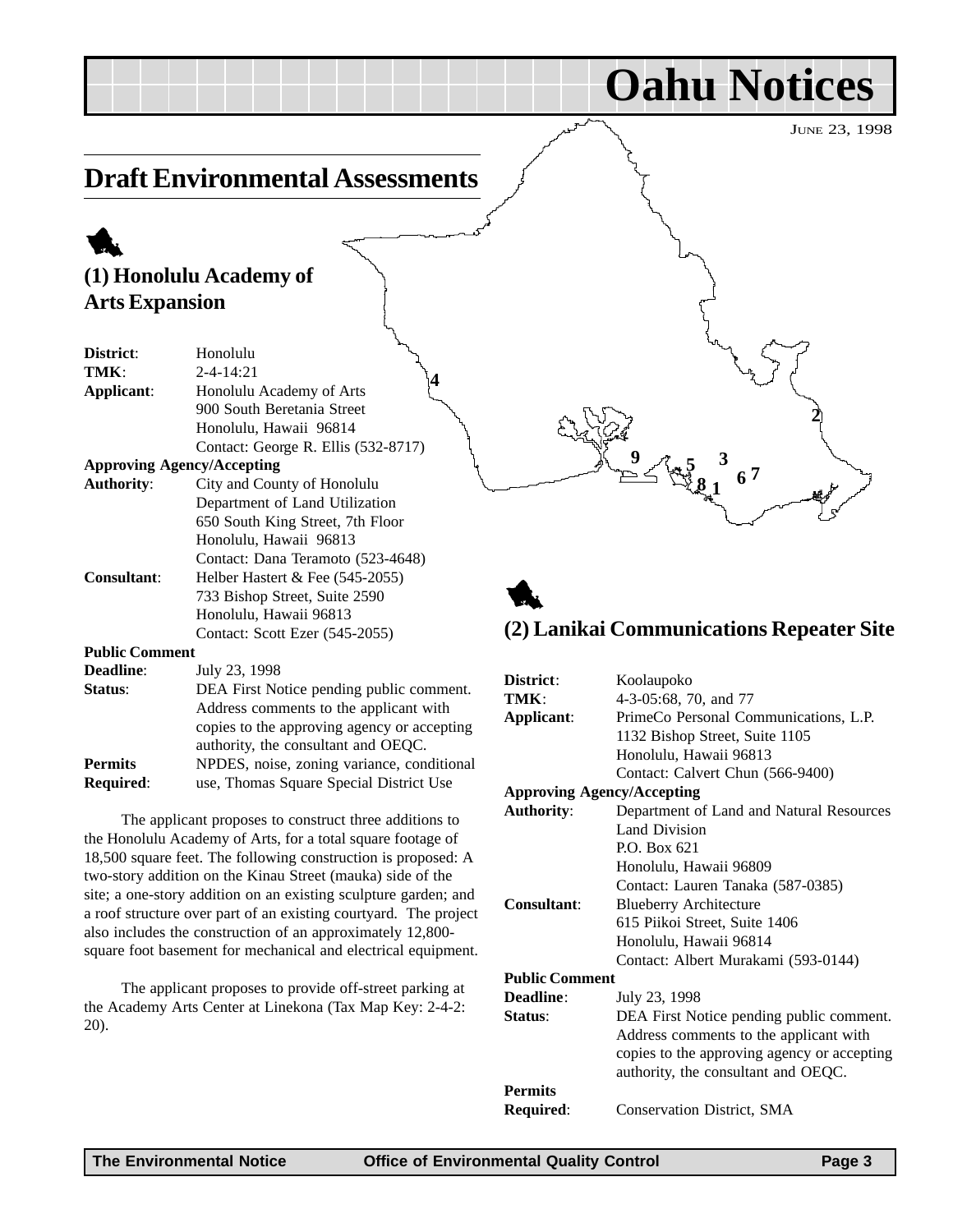# <span id="page-3-0"></span>**Oahu Notices**

#### JUNE 23, 1998

PrimeCo Personal Communications, L.P. is proposing the installation of a repeater antenna facility on parcels under private ownership at Lanikai, Oahu.

The repeater station consists of a coverage antenna to cover the Lanikai area and a donor antenna to send and receive signals from the primary cell site facility at Puu Papaa, Mokapu, Oahu. A small equipment cabinet with coaxial cables connecting it with the antennas will be located behind the existing residential structure on parcel 68.

# 1

### **(3) Steele Family Residence**

| District:                         | Honolulu                                    |
|-----------------------------------|---------------------------------------------|
| TMK:                              | $2 - 2 - 31 : 12$                           |
| Applicant:                        | Mr. & Mrs. Richard D. Steele                |
|                                   | c/o: Philip K. White Associates Architects, |
|                                   | Ltd.                                        |
|                                   | 851 Pohukaina Street, Suite C-1             |
|                                   | Honolulu, Hawaii 96813                      |
|                                   | Contact: Ms. Julie Abcede, AIA (596-0260)   |
| <b>Approving Agency/Accepting</b> |                                             |
| <b>Authority:</b>                 | Department of Land and Natural Resources    |
|                                   | <b>Land Division</b>                        |
|                                   | 1151 Punchbowl St., Room 220                |
|                                   | Honolulu, Hawaii 96813                      |
|                                   | Contact: Tom Eisen (587-0386)               |
| <b>Public Comment</b>             |                                             |
| <b>Deadline:</b>                  | July 23, 1998                               |
| Status:                           | DEA First Notice pending public comment.    |
|                                   | Address comments to the applicant with      |
|                                   | copies to the approving agency or accepting |
|                                   | authority and OEQC.                         |
| <b>Permits</b>                    |                                             |
| Required:                         | Grading, Conservation District Use          |
|                                   |                                             |

Mr. & Mrs. Richard D. Steele propose to construct a one story residential dwelling with a two car garage attached, along with site improvement work that includes a paved driveway and motor court, retaining walls, landscaping, grading, and connection to existing public utilities.

The single family residence and other features will cover approximately 4,300 square feet of total building area on a parcel of 4.839 acres. The driveway and motor court will be paved with asphaltic concrete. Retaining walls will be of moss rocks. A landscaping plan is included. The project is located in Nuuanu Valley.

An existing, but damaged, bridge crossing Nuuanu Stream will be removed and replaced to provide access to the site from Pali Highway. The existing abutments will be utilized to support the new bridge.

# **Final Environmental Assessments/Findings of No Significant Impacts (FONSI)**



## **(4) Farrington Highway Lighting Improvements**

| District:                         | Waianae                                      |  |
|-----------------------------------|----------------------------------------------|--|
| TMK:                              | 8-5-3:8, 10-13, 15, 17, 28; 8-6-1:15-18; 8-  |  |
|                                   | 7-1:5-8, 11-17, 20, 23-26, 28, 31, 33-35; 8- |  |
|                                   | 9-1:2, 5-7; 9-1-15; 9-2-3                    |  |
| Applicant:                        | Department of Transportation                 |  |
|                                   | 869 Punchbowl Street                         |  |
|                                   | Honolulu, Hawaii 96813                       |  |
|                                   | Contact: Bryan Kimura (587-2177)             |  |
| <b>Approving Agency/Accepting</b> |                                              |  |
| <b>Authority:</b>                 | Department of Transportation                 |  |
|                                   | 869 Punchbowl Street                         |  |
|                                   | Honolulu, Hawaii 96813                       |  |
|                                   | Contact: Bryan Kimura (587-2177)             |  |
| <b>Consultant:</b>                | M&E Pacific, Co.                             |  |
|                                   | Suite 500, Pauahi Tower                      |  |
|                                   | 1001 Bishop Street                           |  |
|                                   | Honolulu, Hawaii 96813                       |  |
|                                   | Contact: Jenny Li (529-7225)                 |  |
| <b>Public Challenge</b>           |                                              |  |
| Deadline:                         | July 23, 1998                                |  |
| Status:                           | FEA/FONSI issued, project may proceed.       |  |
| <b>Permits</b>                    | NPDES, permit to perform highway             |  |
| Required:                         | work, SMA, shoreline setback variance        |  |

The Farrington Highway Lighting Improvements are being proposed by State of Hawaii, Department of Transportation (SDOT). The objective is to improve illumination and lighting uniformity of the highway from Ala Hema Street of Makaha to Piliokoe Bridge at Nanakuli. The project action is to install new street lights opposite of the existing street lights on the other side of the highway. The installation construction will be conducted within the right-of-way of SDOT. Portions of the project site are within the Special Management Area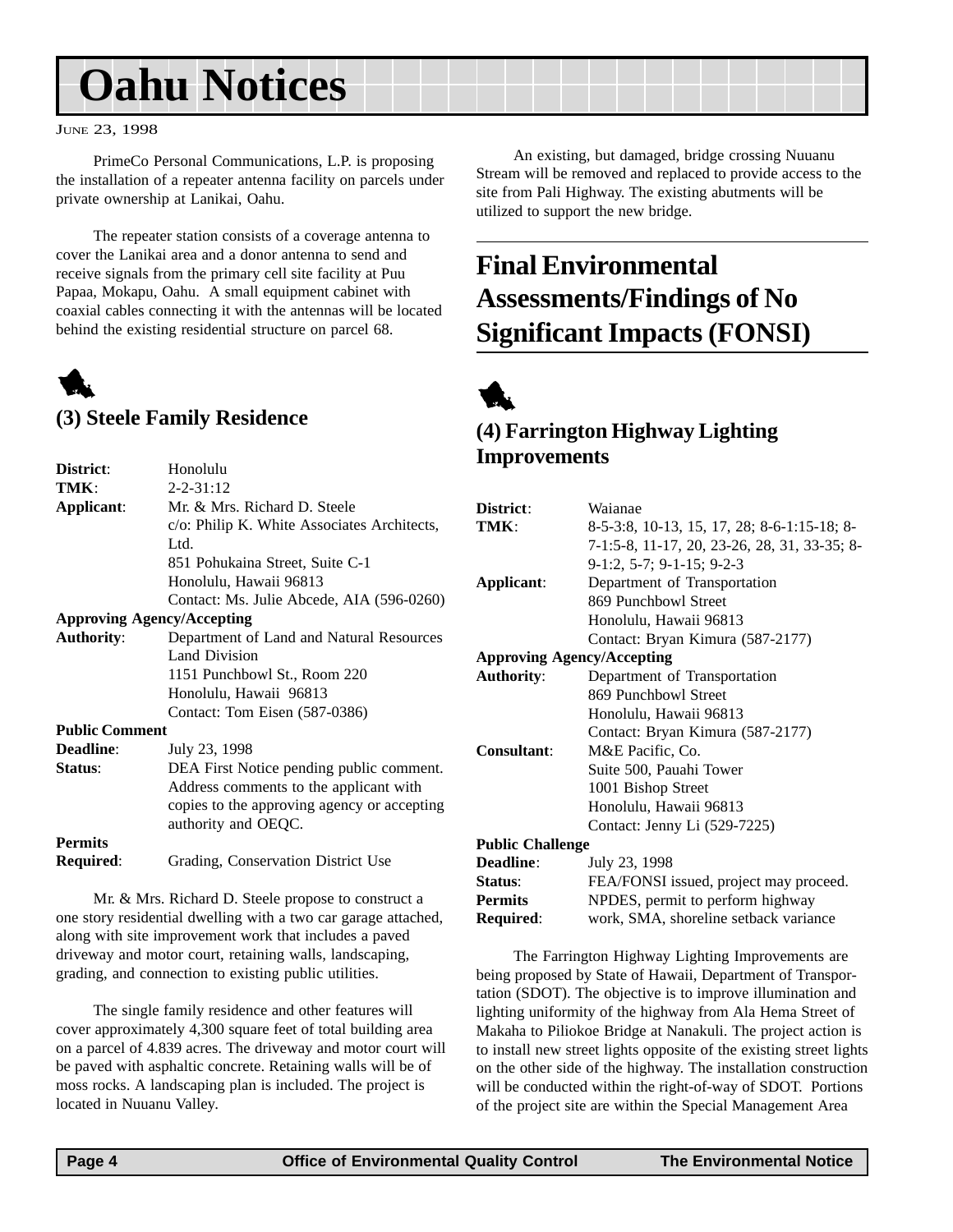<span id="page-4-0"></span>

(SMA). Approximately 20 street light poles will be installed within the 40-foot shoreline setback areas.

The proposed new street lights are 250W high pressure sodium, and will be spaced at 200 feet apart and mounted 30 feet above ground on poles. Aluminum poles will be used along the highway from Ala Hema Street to Auyong Homestread Road and from Nanakuli Avenue to Piliokoe Bridge. Electrical services for the lighting in these sections will be underground, buried behind guard rails, under concrete sidewalks, and/or where the ground slopes steeply up from the shoulder of the road. New 35-foot wood poles will replace the existing utility wood poles from Auyong Homestead Road to Nanakuli Avenue and serve as support for both the existing wiring system and the new street lighting system.

Temporary impacts on traffic, noise, and air quality are expected, and proper mitigation measures will be applied. Erosion and pollution control will be practiced when the construction is conducted near shore. With proper design, impacts on scenic and open space resources and wildlife are minimized. It is not anticipated that the project will have significant impacts on historical sites and vegetation in the vicinity. The highway with improved street lighting will increase public safety by providing enhanced night time visibility along the highway.



## **(5) Honolulu Harbor Domestic Commercial Fishing Village (Piers 36-38)**

| District:                         | Honolulu                                     |
|-----------------------------------|----------------------------------------------|
| TMK:                              | 1-5-42:1, 2, 4-14; 1-5-34:3, 5, 11, (13, 14, |
|                                   | 19, 21) 15, 18, 29                           |
| Applicant:                        | Department of Transportation                 |
|                                   | Harbors Division                             |
|                                   | 79 South Nimitz Highway                      |
|                                   | Honolulu, Hawaii 96813                       |
|                                   | Contact: Fred Pascua (587-1958)              |
| <b>Approving Agency/Accepting</b> |                                              |
| <b>Authority:</b>                 | Department of Transportation                 |
|                                   | <b>Harbors Division</b>                      |
|                                   | 79 South Nimitz Highway                      |
|                                   | Honolulu, Hawaii 96813                       |
|                                   | Contact: Fred Pascua (587-1958)              |
| <b>Consultant:</b>                | <b>Belt Collins</b>                          |
|                                   | 680 Ala Moana Boulevard, First Floor         |
|                                   | Honolulu, Hawaii 96813                       |
|                                   | Contact: Jim Berdach (521-5361)              |
|                                   |                                              |

| <b>Public Challenge</b> |                                        |  |
|-------------------------|----------------------------------------|--|
| <b>Deadline:</b>        | July 23, 1998                          |  |
| Status:                 | FEA/FONSI issued, project may proceed. |  |
| <b>Permits</b>          | Army permit, NPDES, CZM consistency,   |  |
| <b>Required:</b>        | EPA review of off-shore disposal       |  |

The Department of Transportation (DOT), Harbors Division proposes to develop a domestic commercial fishing village at Piers 36-38 in Honolulu Harbor, Oahu, Hawaii, in accordance with the Oahu Commerical Harbors 2020 Master Plan (OCHMP). Approximately \$9.3 million of State funds will be spent to dredge and construct a new concrete pier (Pier 38), structurally reinforce the Pier 37 finger pier, and construct a multi-user building, new roadways, utilities, and common areas on the 16.5 acre site. The site will be divided into lots for 35 year leases to fishing industry tenants. Tenants will be responsible for developing their own structures, based on specific architectural guidelines. The Fishing Village will assist the fishing industry by consolidating Oahu's domestic commercial fishing fleet and many wholesaling operations at Piers 36-38, while showcasing the fishing industry as a unique visitor attraction.



## **(6) Kahiwa Place Drainage Ditch Improvements**

| District:                         | Honolulu                               |  |
|-----------------------------------|----------------------------------------|--|
| TMK:                              | $2 - 9 - 38:14$                        |  |
| Applicant:                        | City and County of Honolulu            |  |
|                                   | Department of Public Works             |  |
|                                   | 650 South King Street                  |  |
|                                   | Honolulu, Hawaii 96813                 |  |
|                                   | Contact: Tyler Sugihara (523-4932)     |  |
| <b>Approving Agency/Accepting</b> |                                        |  |
| <b>Authority:</b>                 | City and County of Honolulu            |  |
|                                   | Department of Public Works             |  |
|                                   | 650 South King Street                  |  |
|                                   | Honolulu, Hawaii 96813                 |  |
|                                   | Contact: Tyler Sugihara (523-4932)     |  |
| Consultant:                       | GMP Associates, Inc.                   |  |
|                                   | 1100 Alakea Street, Suite 1800         |  |
|                                   | Honolulu, Hawaii 96813                 |  |
|                                   | Contact: C. Michael Street (521-4711)  |  |
| <b>Public Challenge</b>           |                                        |  |
| <b>Deadline:</b>                  | July 23, 1998                          |  |
| Status:                           | FEA/FONSI issued, project may proceed. |  |
|                                   |                                        |  |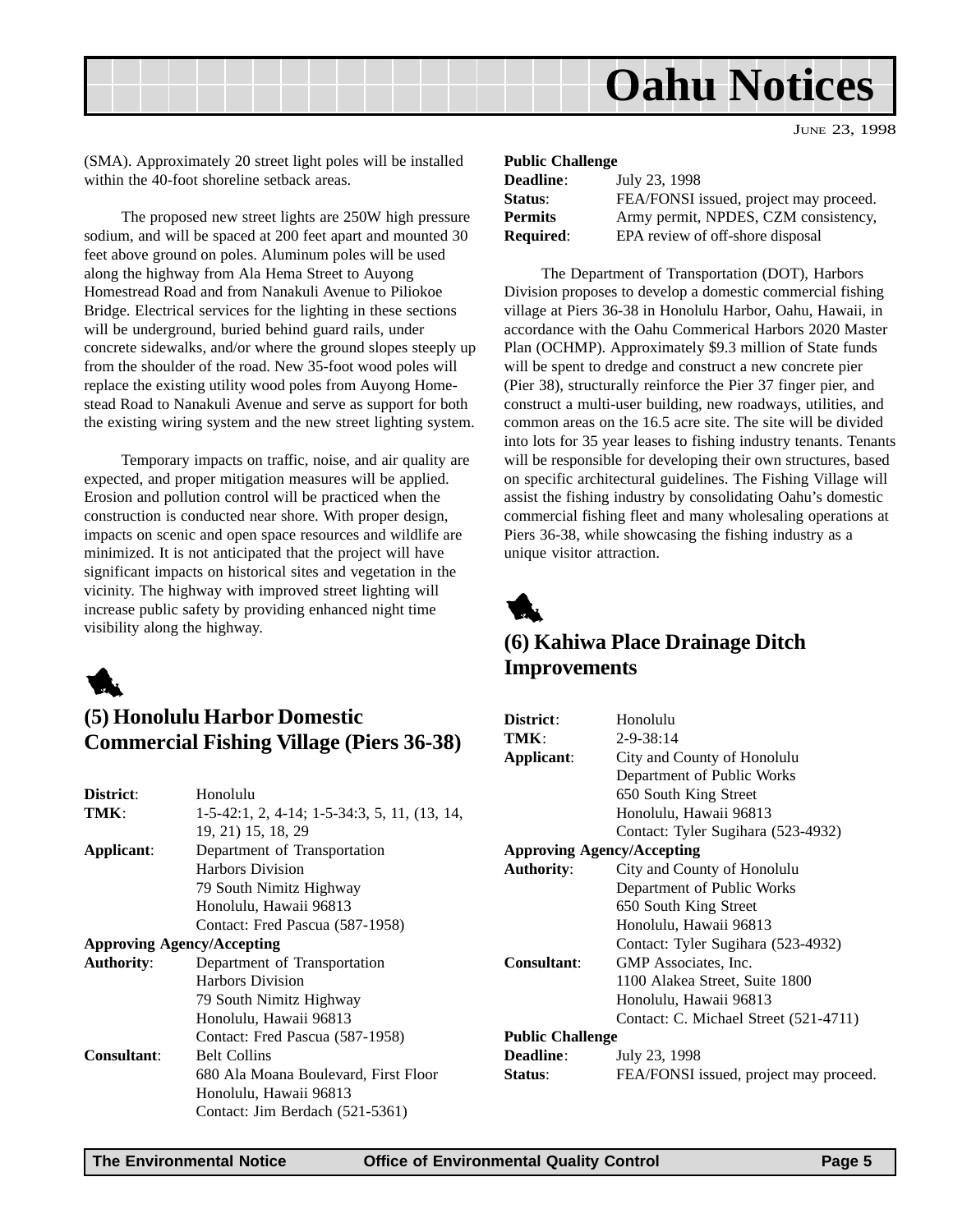# <span id="page-5-0"></span>**Oahu Notices**

JUNE 23, 1998

**Permits** Stream channel alteration, Sec. 404, **Required**: Sec. 401, CZM consistency, NPDES, construction dewatering

The City and County of Honolulu Department of Public Works (DPW) proposes to construct approximately 85 lineal feet of a cement rubble masonry (CRM) retaining wall along a segment of the Kahiwa Place Drainage Ditch. A 4-foot high chain link fence will be installed on the new CRM wall as part of the proposed project. The CRM wall will be constructed between two existing CRM walls to join and complete the wall along the southwest embankment of the drainage ditch.

The Kahiwa Place Drainage Ditch is located in Manoa Valley and is surrounded exclusively by residential development. The ditch is a portion of Woodlawn Stream, which is a tributary of Manoa Stream. The ditch is owned and maintained by the City and County of Honolulu DPW. The rightof-way of the ditch is approximately 30 feet wide. Current erosive conditions along the embankment are undermining adjacent residential properties and causing subsidence of wall structures. The purpose of this project is to help prevent further erosion of the embankment, thereby alleviating the potential for further damages to the adjacent residential properties.

Following the necessary approvals of the regulatory permits, construction of the proposed project is expected to commence in July of 1998 and end in September of 1998. The capital construction costs are estimated at \$150,000.

# **Draft Environmental Impact Statements**



## **(7) Kamoku-Pukele 138-kV Transmission Line Project**

| District:  | Honolulu                                   |
|------------|--------------------------------------------|
| TMK:       | Portions of Oahu: 3-4-10:3,9,19; 3-4-      |
|            | 20:1,3; 2-9-25:1,10,15; 2-9-50:1,2,3,4,5,6 |
| Applicant: | Hawaiian Electric Company                  |
|            | P.O. Box 2750                              |
|            | Honolulu, Hawaii 96840-0001                |
|            | Contact: Mr. Kerstan Wong (543-7059)       |
|            |                                            |

#### **Approving Agency/Accepting**

| <b>Authority:</b>     | Department of Land and Natural Resources    |
|-----------------------|---------------------------------------------|
|                       | Office of Conservation and Environmental    |
|                       | Affairs                                     |
|                       | 1151 Punchbowl Street                       |
|                       | Honolulu, Hawaii 96813                      |
|                       | Contact: Sam Lemmo (587-0381)               |
| <b>Consultant:</b>    | <b>CH2M Hill</b>                            |
|                       | 1585 Kapiolani Boulevard, Suite 1420        |
|                       | Honolulu, Hawaii 96814-4530                 |
|                       | Contact: Mark Willey (943-1133)             |
| <b>Public Comment</b> |                                             |
| <b>Deadline:</b>      | August 7, 1998                              |
| Status:               | DEIS First Notice pending public comment.   |
|                       | Address comments to the applicant with      |
|                       | copies to the approving agency or accepting |
|                       | authority, the consultant and OEQC.         |
| <b>Permits</b>        | CDUP, Public Facilities Map Amendment,      |
| Required:             | Noise, ROW, Building, NPDES, CUP-1          |
|                       |                                             |

The Hawaiian Electric Company, Inc. is proposing to construct a single circuit 138-kV alternating current transmission line between the Kamoku Substation, located on Date Street in the Moiliili area, and the Pukele Substation, located in the mauka portion of Palolo Valley. The proposed Kamoku-Pukele 138-kV Transmission Line is the outcome of several studies performed between 1983 and 1998. These studies addressed the reliability of the HECO transmission system islandwide, including the area serviced by the Koolau, Iwilei, School Street, Archer, and Pukele Substations, and examined various alternatives to meet HECO's reliability requirements. Currently, the Pukele Substation is connected to the power grid only through the Koolau Substation on the Windward side of the island. The Pukele Substation services approximately 18 percent of Oahu's power demand.

The 138-kV transmission line will exit the Kamoku Substation on Date Street and proceed underground along Kapiolani Boulevard. The transmission line will pass under the H-1 Freeway at the Kapiolani Interchange, continue along King Street, and turn to cross the H-1 Freeway over the Old Waialae Avenue Extension Bridge, where it will enter the University of Hawaii Lower Campus at the Waialae Gate. Within the lower campus, the transmission line will proceed underground along the access roads to the mauka side of Dole Street, where it will transition to an overhead alignment near the U.S. Marine Fisheries Center. The transmission line will continue overhead along the easements for the existing Pukele 7 & 8 46-kV subtransmission line on Waahila Ridge, then continue down the back of Waahila Ridge to the Pukele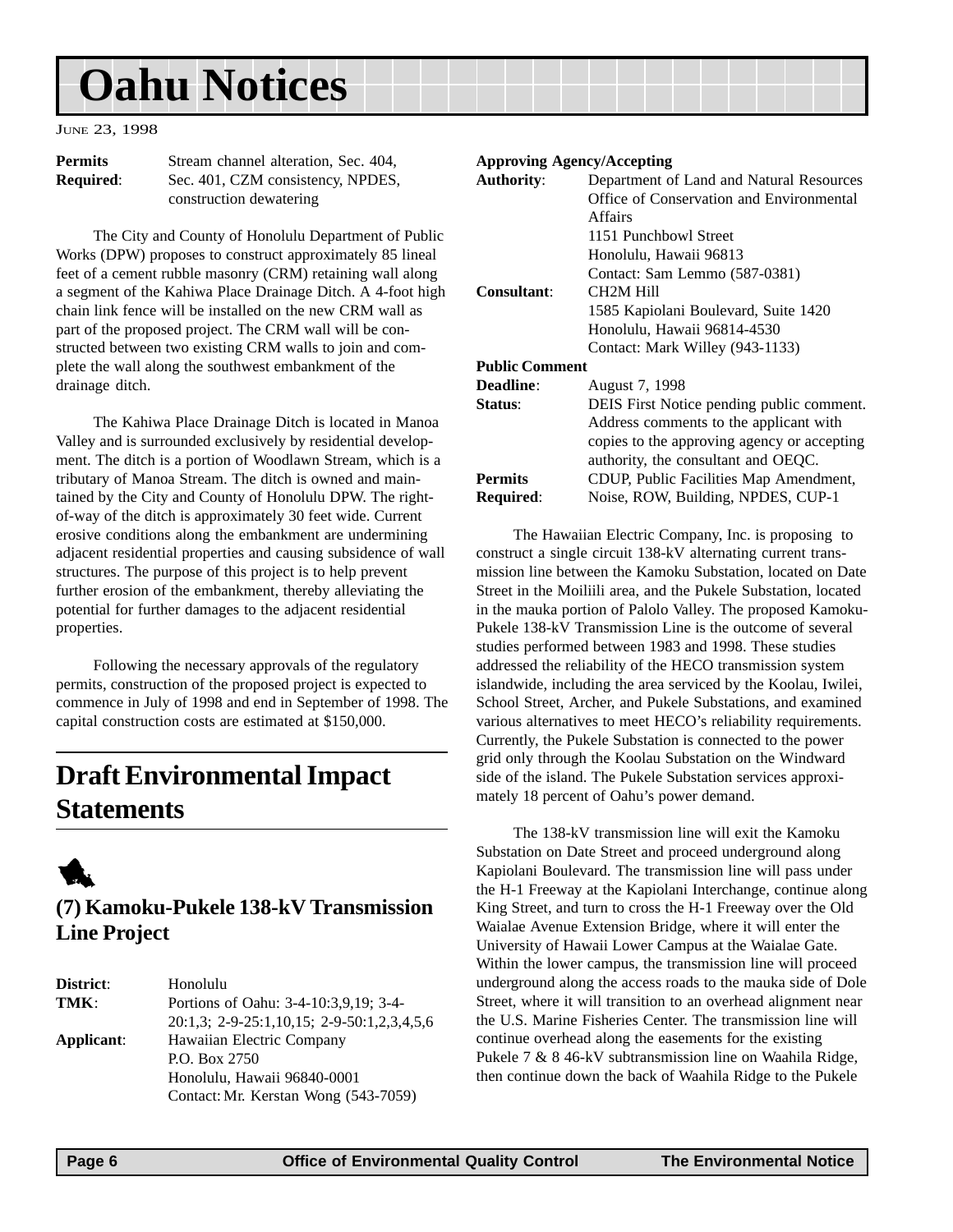<span id="page-6-0"></span>

Substation located at the back of Palolo Valley. Modifications to both the Kamoku and Pukele Substations also will be made to support the terminations for the proposed transmission line.

Approximately 1.2 miles of this proposed line will pass through Conservation District land along Waahila Ridge. Use within the Conservation District would involve deenergizing the two existing 46-kV lines, their temporary removal, and the installation of new tubular-steel poles to accommodate both the single 138-kV line and the two existing 46-kV lines. These new steel poles will be somewhat taller than the existing wooden poles. Construction of the 138-kV line within the Conservation District will rely primarily on manual labor and the use of helicopters. Existing access within the area is limited to a small road through the Waahila State Recreational Area and various hiking trails.

The Kamoku-Pukele 138-kV Transmission Line is needed for the following reasons:

- Provide the Pukele Substation with electricity over an entirely separate transmission line corridor, providing an alternative to the existing two transmission lines crossing the Koolau Mountains.

- Greatly enhance the reliability and operational flexibility of the entire 138-kV system by completing the last segment of the 138-kV transmission system ring between the Halawa-Koolau-Pukele and Halawa-Iwilei-School Street-Archer-Kewalo-Kamoku Substations

- Prevent overloading of existing circuits to the Koolau, Iwilei, and School Street Substations, which collectively serve 36 percent of Oahu's electrical load.

- Provide additional capacity to meet the projected load growth within the East Oahu Service Area by providing alternative transmission routes to serve the Kewalo and Kamoku Substations.

The Kamoku-Pukele 138-kV Transmission Line is scheduled to be placed in service by the end of 2001. Construction of the project is anticipated to take up to 18 months and must begin by June 2000 to meet the required service date.

# **Final Environmental Impact Statements**

# 1

## **(8) Kakaako Makai Area Plan (Supplemental)**

| District:                         | Honolulu                                    |
|-----------------------------------|---------------------------------------------|
| TMK:                              | $2-1-15$ , 58, 59, 60                       |
| Applicant:                        | Hawaii Community Development Authority      |
|                                   | 677 Ala Moana Boulevard, Suite 1001         |
|                                   | Honolulu, Hawaii 96813                      |
|                                   | Contact: Jan Yokota (587-2870)              |
| <b>Approving Agency/Accepting</b> |                                             |
| <b>Authority:</b>                 | Governor, State of Hawaii                   |
|                                   | c/o Office of Environmental Quality Control |
|                                   | 235 South Beretania Street                  |
|                                   | Honolulu, Hawaii 96813                      |
| Consultant:                       | Wilson Okamoto & Associates, Inc.           |
|                                   | 1907 South Beretania Street, Suite 400      |
|                                   | Honolulu, Hawaii 96826                      |
|                                   | Contact: Rodney Funakoshi (946-2277)        |
| Status:                           | FEIS currently being reviewed by the Office |
|                                   | of Environmental Quality Control.           |
| <b>Permits</b>                    | NPDES, noise variance, Sec. 401,            |
| Required:                         | CZM consistency, SMA/SSV, water source,     |
|                                   | FAA airspace review, hwy construction &     |
|                                   | ROW, building, utilities                    |

The Hawaii Community Development Authority proposes to revise its Kakaako Makai Area Plan. Major revisions to the previous plan which was prepared in 1994 include 1) eliminating the residential component; 2) deleting the proposed one-way traffic system and designating Ilalo Street as the main collector street in the Makai Area; 3) canceling the beach park expansion; 4) building a world class aquarium; and 5) various urban design changes including reducing the maximum building height from 300 feet to 200 feet.

In the SEIS Preparation Notice for the plan (December 1997), the addition of Hotel use was to be allowed in the Mixed Use Zone in the Makai Area. Hotel use has since been deleted from the proposed plan due to expressed concern from the State Department of Business, Economic Development, and Tourism.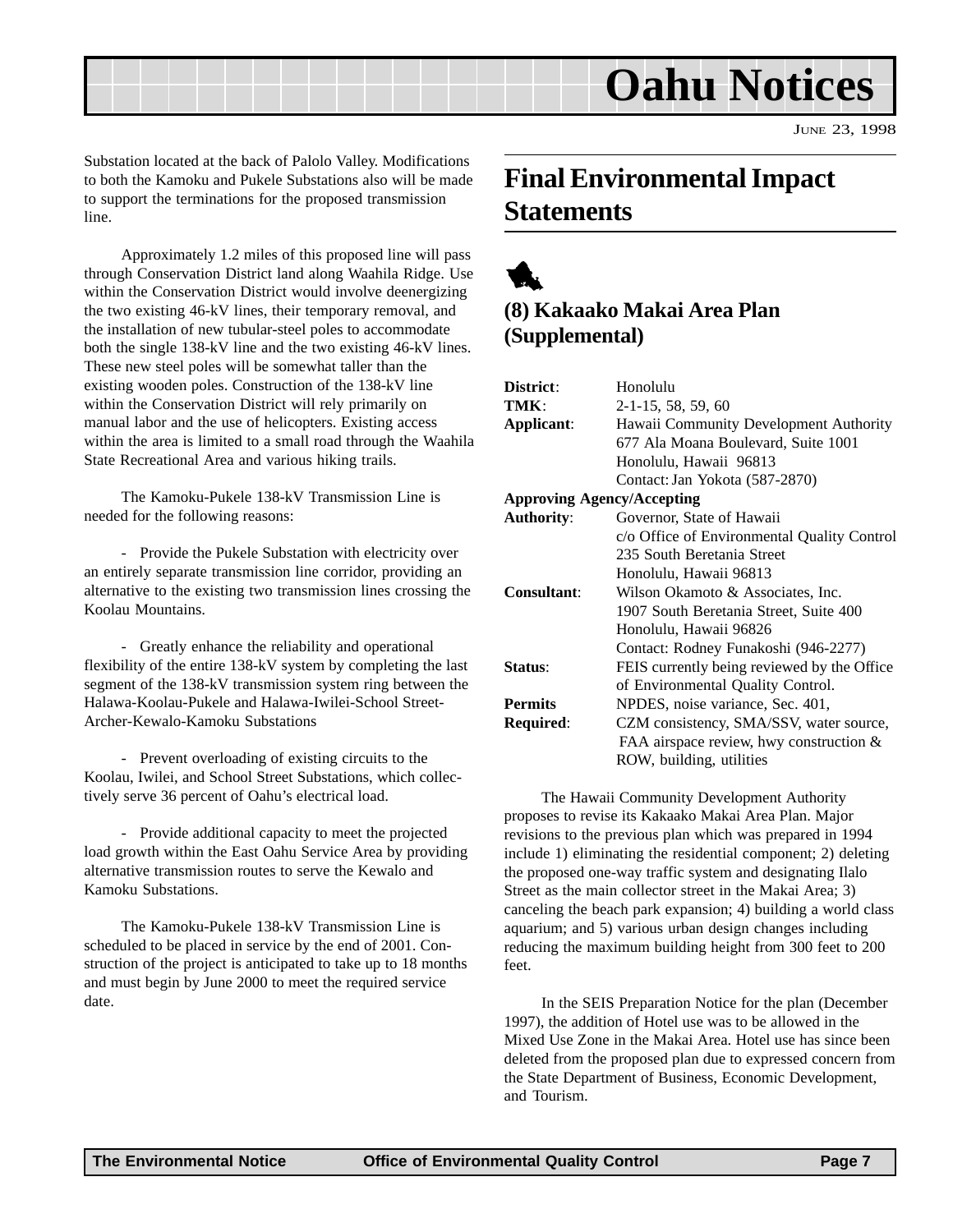# <span id="page-7-0"></span>**Oahu Notices**

#### JUNE 23, 1998

The overall vision for the Kakaako Makai Area is to create an active commercial waterfront area with a peopleoriented character through a variety of new developments. The development of a series of open spaces, cultural facilities, and recreational and entertainment areas will characterize the Makai Area as a desirable place for residents and visitors alike.

The overall Kakaako District is generally bounded by Kapiolani Boulevard, Piikoi Street, Punchbowl Street, Fort Armstrong and the ocean. For planning and management purposes, the district is divided along Ala Moana Boulevard into the Makai and Mauka areas. Following the initial EIS for the overall Kakaako Community Development District in 1983, supplemental EIS's were prepared for the Makai Area in 1985, 1990, and most recently in 1994.

# **National Environmental Policy Act (NEPA)**



### **(9) Hickam Par 3 Pro Shop and Expand 10th Puka Lounge (Environmental Assessment/FONSI)**

| District:         | Honolulu                                  |
|-------------------|-------------------------------------------|
| TMK:              | $1 - 1 - 03:01$                           |
| Applicant:        | Lt. Col. Ralph Graves, District Commander |
|                   | U.S. Army Corps of Engineers, Honolulu,   |
|                   | <b>Engineer District</b>                  |
|                   | Building 230                              |
|                   | Fort Shafter, Hawaii 96858-5440           |
|                   | Contact: Edward Yamada (438-5421)         |
|                   | <b>Approving Agency/Accepting</b>         |
| <b>Authority:</b> | 15 SVS/SVGP                               |
|                   | Hickam AFB, Hawaii 96853-5233             |
|                   | Contact: Carl Nelson (449-5578)           |

#### **Public Comment**

**Deadline**: July 7, 1998

The basic mission of the U.S. Air Force (USAF) 15th Services Squadron is to provide moral and welfare facilities for the USAF personnel and families. This is accomplished by providing recreational facilities. The U.S. Air Force, 15th Services Squadron proposes to construct the Par 3 Pro Shop and Expansion of the 10th Puka Lounge at Hickam Air Force Base (AFB), Hawaii.

# **Previously Published Projects Pending Public Comments**

### **Draft Environmental Assessments**

#### **1** Stubenberg After-the-Fact Seawall

**Applicant**: James A. and Lynne E. Stubenberg 55-321-C Kamehameha Highway Laie, Hawaii 96762

Contact: James Stubenberg (526-0892)

#### **Approving Agency/Accepting**

**Authority**: City and County of Honolulu Department of Land Utilization 650 South King Street, 7th Floor Honolulu, Hawaii 96813 Contact: Steve Tagawa (523-4817)

#### **Public Comment**

**Deadline**: July 8, 1998



# **1998 Hawaii Conservation Conference**

**July 30-31, 1998 Honolulu, Hawaii**

The annual Hawaii Conservation Conference, sponsored by the Secretariat for Conservation Biology, is the largest gathering of people actively involved in the protection and management of Hawaii's native species and ecosystems. It is attended by 350-400 people, from a diversity of organizations and disciplines. The purpose of the conference is to facilitate interaction among natural resource managers and the scientific community. It is an opportunity to discuss and obtain up-to-date information on a variety of conservation activities in Hawaii. For more information, contact the Secretariat for Conservation Biology's website at: http://www2.hawaii.edu/scb.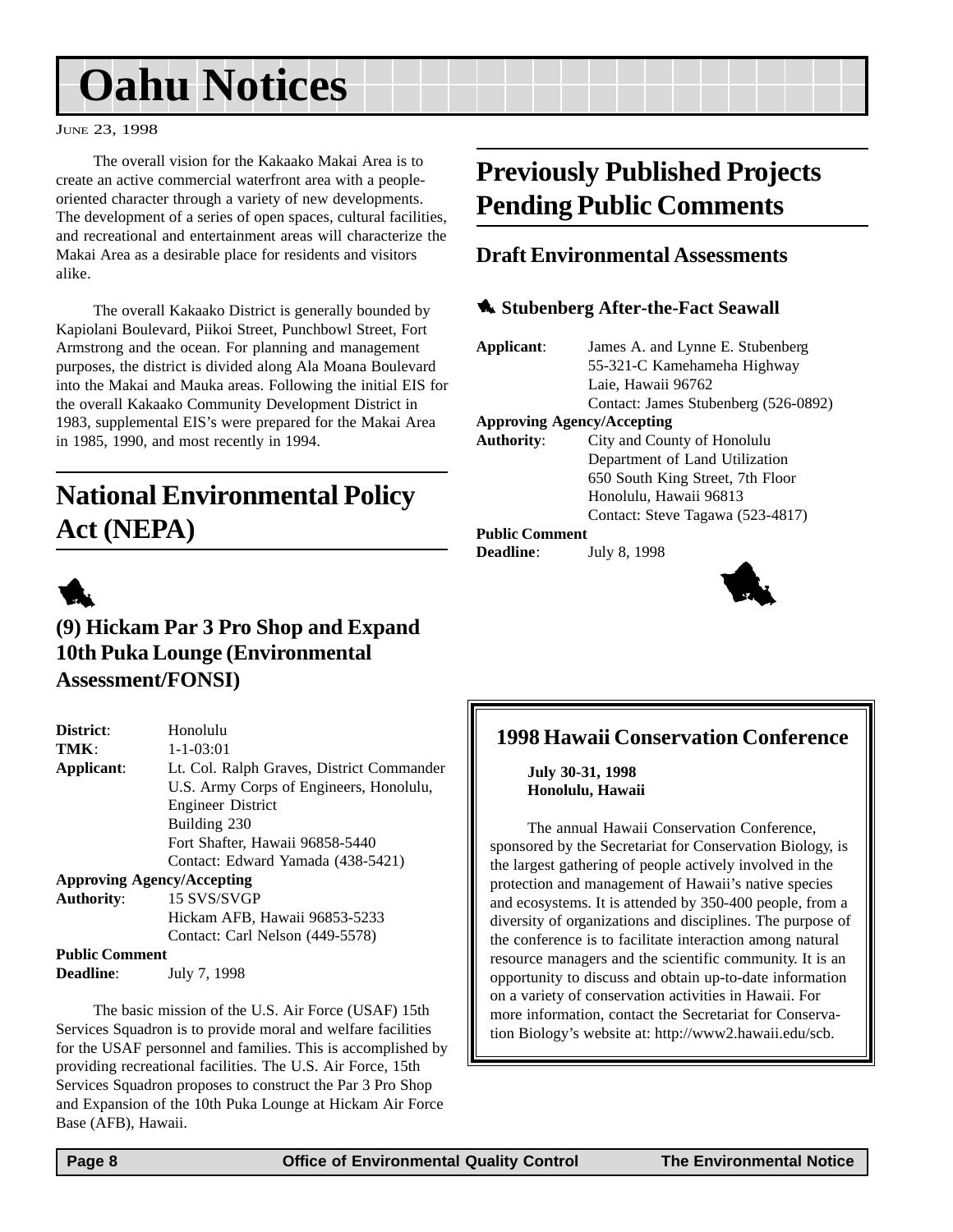# **Maui Notices**

JUNE 23, 1998

<span id="page-8-0"></span>

Highways Division is proposing to widen Honoapiilani Highway between Maalaea Road and North Kihei Road to alleviate traffic congestion and increase vehicular safety.

The widening consists of expanding the existing twolane highway to a four-lane divided highway along the existing alignment between Maalaea Road and North Kihei Road.

The proposed divided highway will have four 12-foot lanes (two lanes in each direction), 8-foot to 10-foot paved shoulders and a 30-foot median consisting of 4-foot paved shoulders and a 22-foot grassed swale.

Additional construction to this project includes the installation of a highway lighting system, drainage system and guardrails, and a relocation of utilities.

| District:                         | Lahaina                                  |
|-----------------------------------|------------------------------------------|
| TMK:                              | 4-3-18:40 & 41, por. of 4-3-01:5         |
| Applicant:                        | County of Maui                           |
|                                   | Department of Parks & Recreation         |
|                                   | 1580 Kaahumanu Avenue                    |
|                                   | Wailuku, Hawaii 96793                    |
|                                   | Contact: Patrick Matsui (243-7387)       |
| <b>Approving Agency/Accepting</b> |                                          |
| <b>Authority:</b>                 | County of Maui                           |
|                                   | Department of Parks & Recreation         |
|                                   | 1580 Kaahumanu Avenue                    |
|                                   | Wailuku, Hawaii 96793                    |
|                                   | Contact: Patrick Matsui (243-7387)       |
| <b>Consultant:</b>                | Hiyakumoto & Higuchi Architects, Inc.    |
|                                   | 1860 Main Street                         |
|                                   | Wailuku, Hawaii 96793                    |
|                                   | Contact: Calvin Higuchi (242-9705)       |
| <b>Public Comment</b>             |                                          |
| <b>Deadline:</b>                  | July 23, 1998                            |
| Status:                           | DEA First Notice pending public comment. |
|                                   | Address comments to the applicant with   |
|                                   | copies to the consultant and OEQC.       |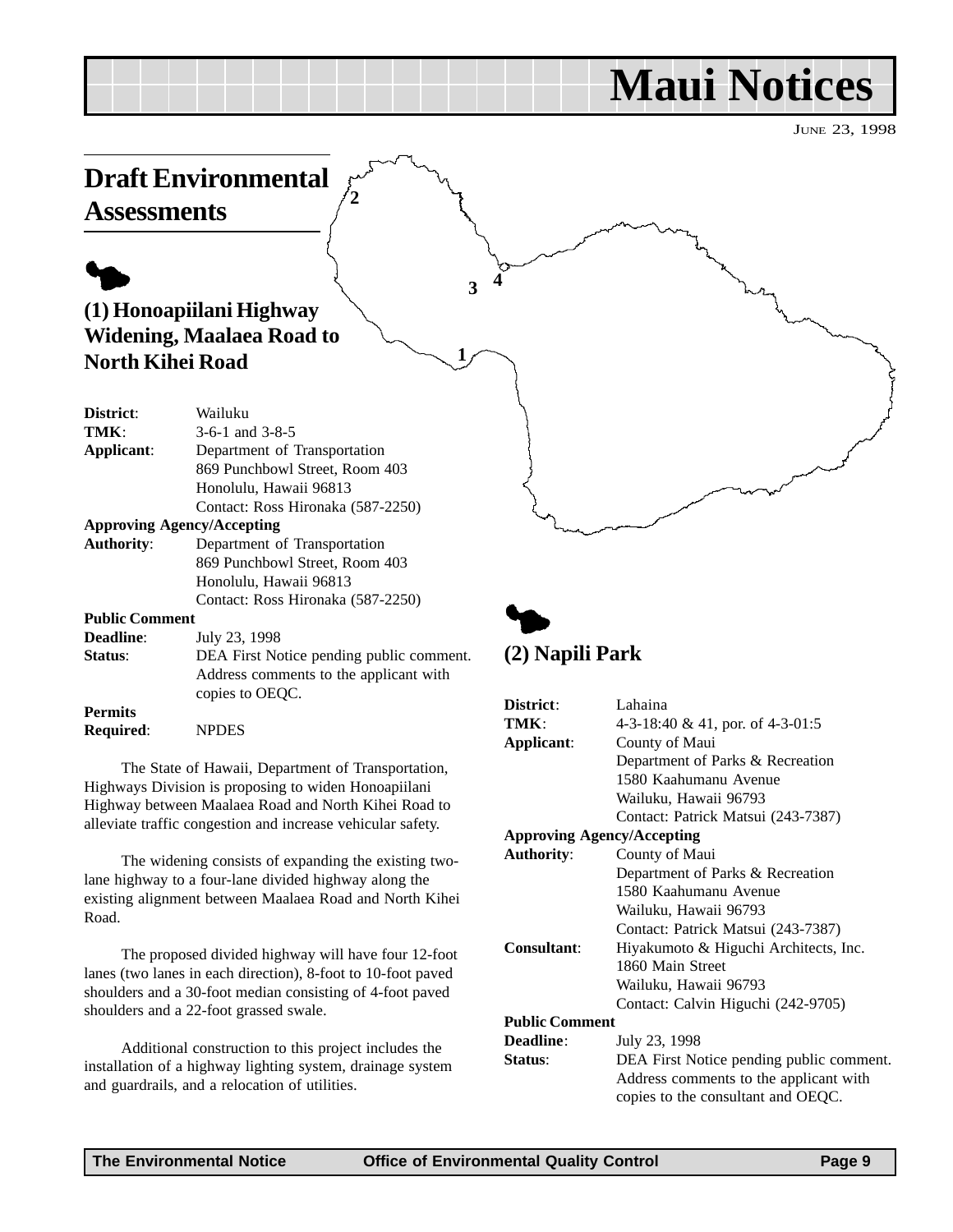# <span id="page-9-0"></span>**Maui Notices**

JUNE 23, 1998

# **Permits**

**Required**: SMA, building, grading, NPDES

The County of Maui Department of Parks & Recreation (the Agency) proposes to develop a neighborhood park in the Napili area. The proposed site encompasses approximately 10.3 acres along Maiha Street which leads from Honoapiilani Highway to the Honokeana Subdivision. The site is on two County-owned parcels and a portion of State-owned property presently leased to Maui Land & Pineapple Co. The County will be requesting transfer of this property from the State by Executive Order.

The park development is proposed to include a soccer field, a Little League baseball field with backstop, dugouts, scorekeepers' booth, bleachers, a restroom building, a basketball court, a tennis court, a skateboard area, a remote control car track area, a tot lot, and an open play area. Other proposed amenities include paved parking for approximately 80 cars, fencing, paved jogging/walking paths, picnic shelters, and landscaping. As Maiha Street bisects the park into two areas, fencing is proposed along both sides of the street with pedestrian access controlled at three crosswalks only.

# **Final Environmental Assessments/Findings of No Significant Impacts (FONSI)**



# **(3) Upper Happy Valley Fire Protection Improvements**

| District:                         | Wailuku                                                                 | T            |
|-----------------------------------|-------------------------------------------------------------------------|--------------|
|                                   |                                                                         | ${\bf A}$    |
| TMK:                              | $3-3-2:1$ ; $3-4-34:4$ , $5$ , $7$ , $24$ , $34$ , $80$ , $82$ , $83$ , |              |
|                                   | 101, 103, 109; 3-4-35:4, 38, 41, 42                                     |              |
| Applicant:                        | County of Maui                                                          |              |
|                                   | Department of Water Supply                                              |              |
|                                   | 200 South High Street                                                   | $\mathbf{A}$ |
|                                   | Wailuku, Hawaii 96793                                                   | $\mathbf{A}$ |
|                                   | Contact: David Craddick (243-7816)                                      |              |
| <b>Approving Agency/Accepting</b> |                                                                         |              |
| <b>Authority:</b>                 | County of Maui                                                          | C.           |
|                                   | Department of Water Supply                                              |              |
|                                   | 200 South High Street                                                   |              |
|                                   | Wailuku, Hawaii 96793                                                   |              |
|                                   | Contact: David Craddick (243-7816)                                      |              |

| Consultant:             | Munekiyo, Arakawa & Hiraga, Inc.       |
|-------------------------|----------------------------------------|
|                         | 305 High Street, Suite 104             |
|                         | Wailuku, Hawaii 96793                  |
|                         | Contact: Milton Arakawa (244-2015)     |
| <b>Public Challenge</b> |                                        |
| Deadline:               | July 23, 1998                          |
| Status:                 | FEA/FONSI issued, project may proceed. |
| <b>Permits</b>          |                                        |
| <b>Required:</b>        | <b>None</b>                            |

The County of Maui, Department of Water Supply, proposes to construct approximately 3,500 lineal feet of 8 inch waterline, approximately 500 lineal feet of 4-inch waterline, fire hydrants and related appurtenances in Happy Valley, Maui.

Regarding the 8-inch waterline, approximately 1,300 lineal feet of waterline are proposed on Kahawai Street, approximately 625 lineal feet on Konahea Street, approximately 525 lineal feet on Nenea Street, and approximately 1,050 lineal feet on Mokuhau Road. Additional fire hydrants are proposed along the waterline alignment to meet County standards. Four (4) new hydrants are also proposed on Mokuhau Road between Konahea Street and Makua Street. The proposed 4-inch waterline replaces an existing 2-inch waterline which extends from Konahea Street to service a number of existing interior parcels.

Construction start is anticipated to be in January 1999 with completion anticipated by June 1999. The estimated construction cost is approximately \$865,000.00.



# **(4) Wailuku Parkside**

| District:                         | Wailuku                                  |  |
|-----------------------------------|------------------------------------------|--|
| TMK:                              | $3-4-30:19$ , por. 20, por. 23           |  |
| Applicant:                        | Stanford S. Carr Development Corporation |  |
|                                   | 745 Fort Street, Suite 2110              |  |
|                                   | Honolulu, Hawaii 96813                   |  |
|                                   | Contact: Stanford Carr (537-5220)        |  |
| <b>Approving Agency/Accepting</b> |                                          |  |
| <b>Authority:</b>                 | County of Maui Planning Department       |  |
|                                   | 250 South High Street                    |  |
|                                   | Wailuku, Hawaii 96793                    |  |
|                                   | Contact: Clayton Yoshida (243-7735)      |  |
| Consultant:                       | Munekiyo, Arakawa & Hiraga, Inc.         |  |
|                                   | 305 High Street, Suite 104               |  |
|                                   | Wailuku, Hawaii 96793                    |  |
|                                   | Contact: Milton Arakawa (244-2015)       |  |
|                                   |                                          |  |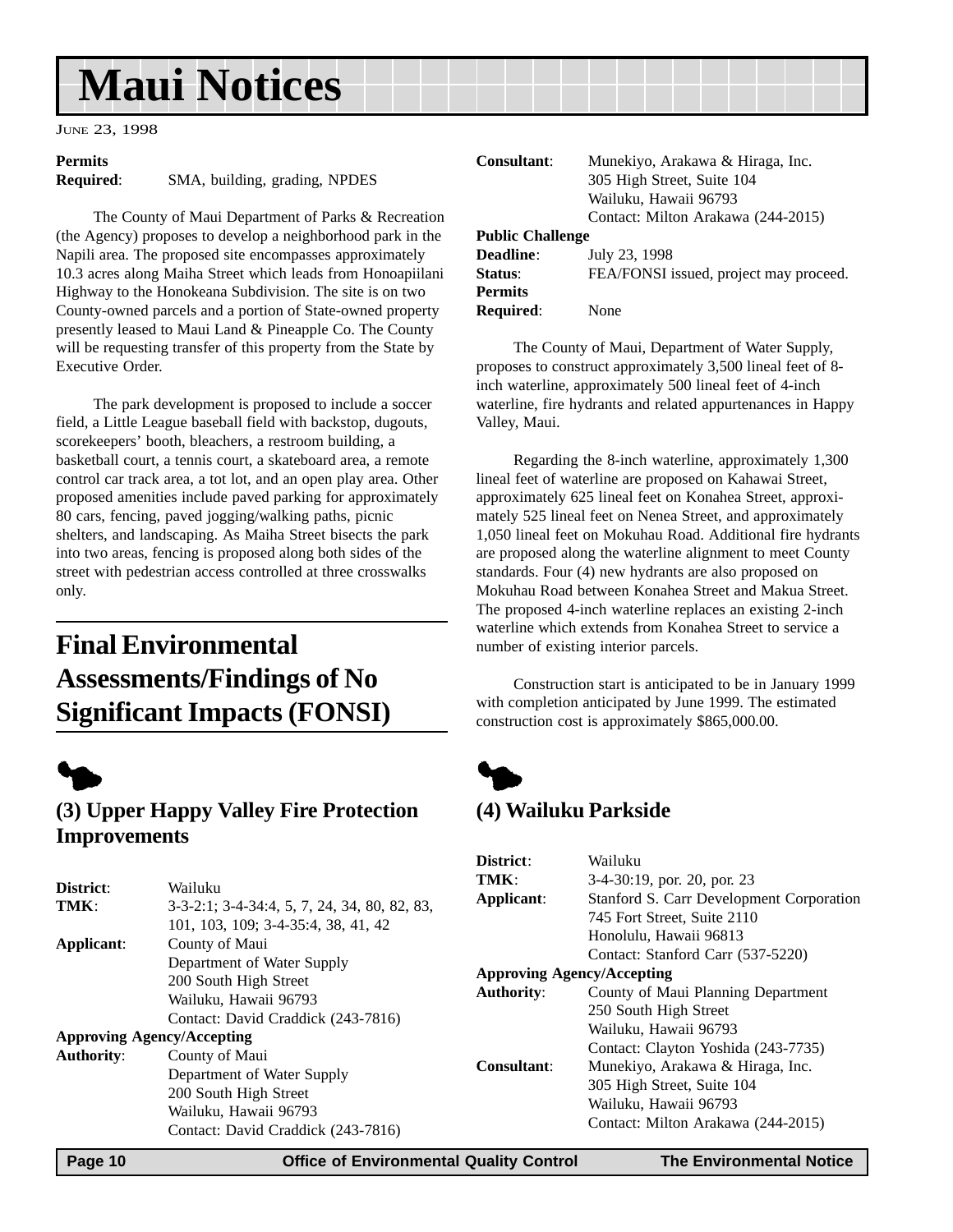

#### <span id="page-10-0"></span>**Public Challenge**

| <b>Deadline:</b> | July 23, 1998                          |
|------------------|----------------------------------------|
| Status:          | FEA/FONSI issued, project may proceed. |
| <b>Permits</b>   | LUC boundary amendment, community      |
| <b>Required:</b> | plan amendment, zoning change          |
|                  |                                        |

The proposed project involves the development of approximately 118 entry level single-family residential units and a 1.4156 acre park on an approximately 24.3 acre site in Wailuku, Maui, Hawaii.

Lot sizes within the project could range from 6,500 square feet to 10,000 square feet, with a typical homesite of about 7,000 square feet. Homes are planned in three model types, including three-bedroom, two-bath units; threebedroom, two-and-a-half bath units; and four-bedroom, twoand-a-half bath units. Home prices could range from approximately \$185,000 to \$260,000, in 1998 dollars.

An application for land use district boundary amendment from Agriculture to Urban has been submitted to the Land Use Commission. A Wailuku-Kahului Community Plan amendment from Light Industrial and Open Space to Single Family Residential is being requested. The existing zoning for the site is County Agricultural District, M-1 Light Industrial District and R-1 Residential District. A change in zoning from County Agricultural District and M-1 District to R-1 Residential District is being requested.

Assuming all governmental approvals are obtained, construction is anticipated to begin in October 1998 with marketing in January 1999. Sellout of the project is anticipated by mid-2000. Project costs are estimated at \$22 million.

# **Previously Published Projects Pending Public Comments**

#### **Draft Environmental Assessments**

#### 3 **Lahaina Visitor Center**

**Applicant**: Lahaina Town Action Committee 120 Dickenson Lahaina, Hawaii 96761 Contact: Theo Morrison (667-9175)

#### **Approving Agency/Accepting**

| <b>Authority:</b>     | County of Maui                    |
|-----------------------|-----------------------------------|
|                       | Office of the Managing Director   |
|                       | 200 South High Street             |
|                       | Wailuku, Hawaii 96732             |
|                       | Contact: Richard Haake (243-7855) |
| <b>Public Comment</b> |                                   |
| <b>Deadline:</b>      | July 8, 1998                      |

### **Environmental Impact Statement Preparation Notices**

#### 3 **Ma'alaea Harbor for Light-Draft Vessels**

| Applicant:                        | Department of Land and Natural Resources    |  |
|-----------------------------------|---------------------------------------------|--|
|                                   | Division of Boating and Ocean Recreation    |  |
|                                   | 333 Oueen Street, Suite 300                 |  |
|                                   | Honolulu, Hawaii 96813                      |  |
|                                   | Contact: Howard Gehring (587-1966)          |  |
| <b>Approving Agency/Accepting</b> |                                             |  |
| <b>Authority:</b>                 | Governor, State of Hawaii                   |  |
|                                   | c/o Office of Environmental Quality Control |  |
|                                   | 235 South Beretania Street, Suite 702       |  |
|                                   | Honolulu, Hawaii 96813                      |  |
| <b>Public Comment</b>             |                                             |  |
| Deadline:                         | July 10, 1998                               |  |

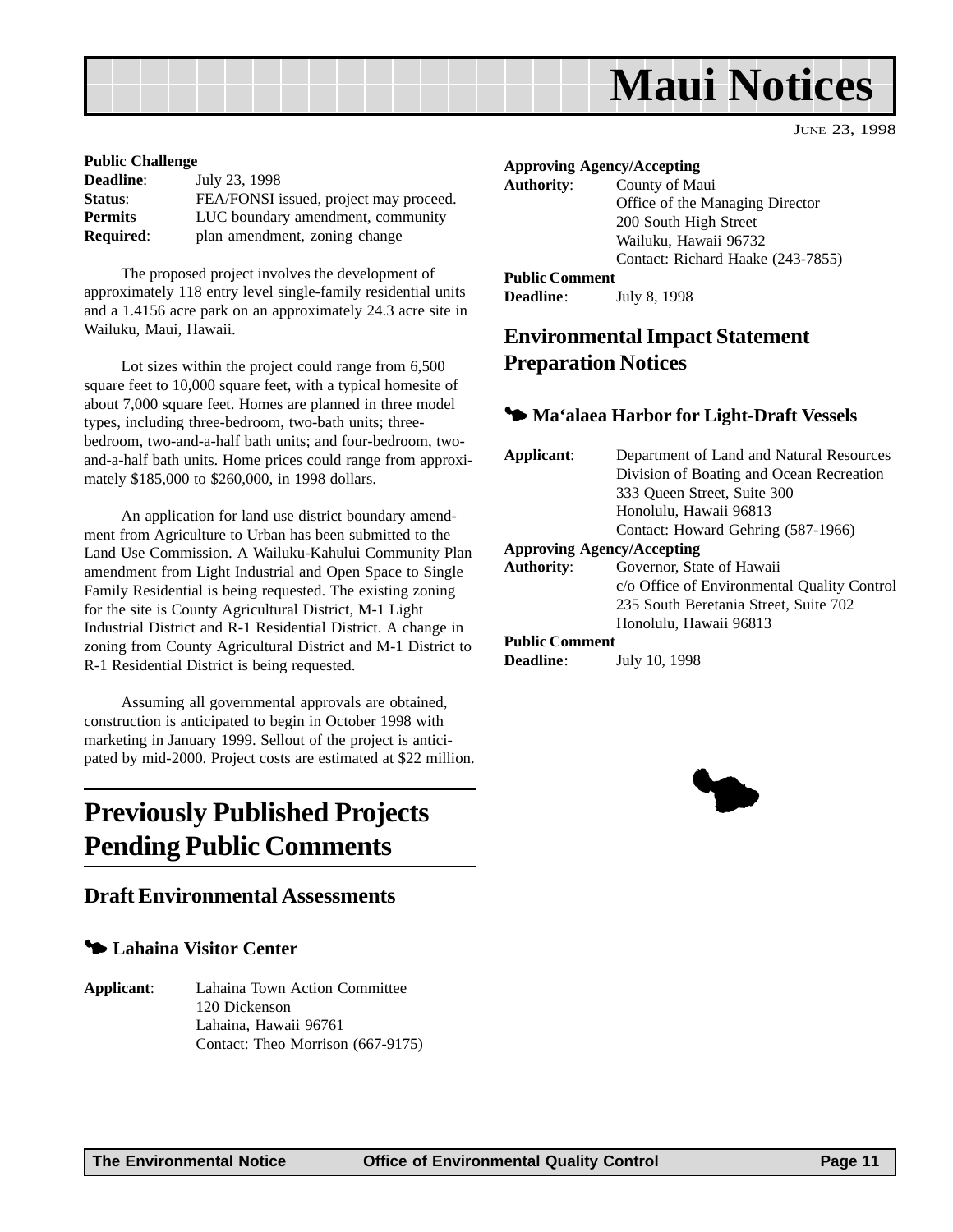# <span id="page-11-0"></span>**Molokai Notices**

JUNE 23, 1998

# **Final Environmental Assessments/Findings of No Significant Impacts (FONSI)**

# 2

### **(1) Moloka'i Education Center**

| District:                         | Moloka'i                               |  |
|-----------------------------------|----------------------------------------|--|
| TMK:                              | 5-3-03:1 (por.)                        |  |
| Applicant:                        | Maui Community College                 |  |
|                                   | 310 Kaahumanu Avenue                   |  |
|                                   | Kahului, Hawaii 96732                  |  |
|                                   | Contact: Clyde Sakamoto (242-1213)     |  |
| <b>Approving Agency/Accepting</b> |                                        |  |
| <b>Authority:</b>                 | Maui Community College                 |  |
|                                   | 310 Kaahumanu Avenue                   |  |
|                                   | Kahului, Hawaii 96732                  |  |
|                                   | Contact: Clyde Sakamoto (242-1213)     |  |
| Consultant:                       | PBR Hawaii                             |  |
|                                   | Pacific Tower, Suite 650               |  |
|                                   | 1001 Bishop Street                     |  |
|                                   | Honolulu, Hawaii 96813                 |  |
|                                   | Contact: Yukie Ohashi (521-5631)       |  |
| <b>Public Challenge</b>           |                                        |  |
| <b>Deadline:</b>                  | July 23, 1998                          |  |
| Status:                           | FEA/FONSI issued, project may proceed. |  |
| <b>Permits</b>                    |                                        |  |

**Required**: Special Use Permit and SMA minor permit

The overall goal is to develop a permanent campus facility for the Moloka'i Education Center, a post—secondary facility of the Maui Community College. As part of the University of Hawai'i system, the Moloka'i Education Center will provide learning opportunities for Moloka'i residents to obtain vocational and academic training in preparation for future employment.

Currently, Moloka'i Education Center operates out of several borrowed and rented locations scattered throughout the island. This arrangement is inefficient and does not provide for technological expansion. Since Maui Community College

serves residents on three islands, distance education services through intra- and inter-campus telecommunications technology (e.g., interactive television, conferencing, data transmission) are an integral part of operational requirements.

**1**

The Phase 1 project components include a Main Building with three wings to house the Administrative Offices, Distance Learning and Technology Center, Library/ Learning Center, Classrooms, landscaping, parking and a new access roadway.

The project conceptual long—range master plan will be developed in at least two phases, an initial Phase 1, and a Future Phase. Construction of Phase 1 infrastructure of the project is scheduled to commence in Summer 1998, and the building construction is scheduled to commence in Fall 1998. The completion of construction is expected by Summer 1999 and classes are scheduled to begin the Fall Session of 1999.

Determinants for the Future Phase development timetable and approximate costs would include an expressed need to expand the program and the availability of funding.

The total funds available for the project is \$4,125,450 which will be used to finance the on-site and off-site infrastructure development, building construction and equipment.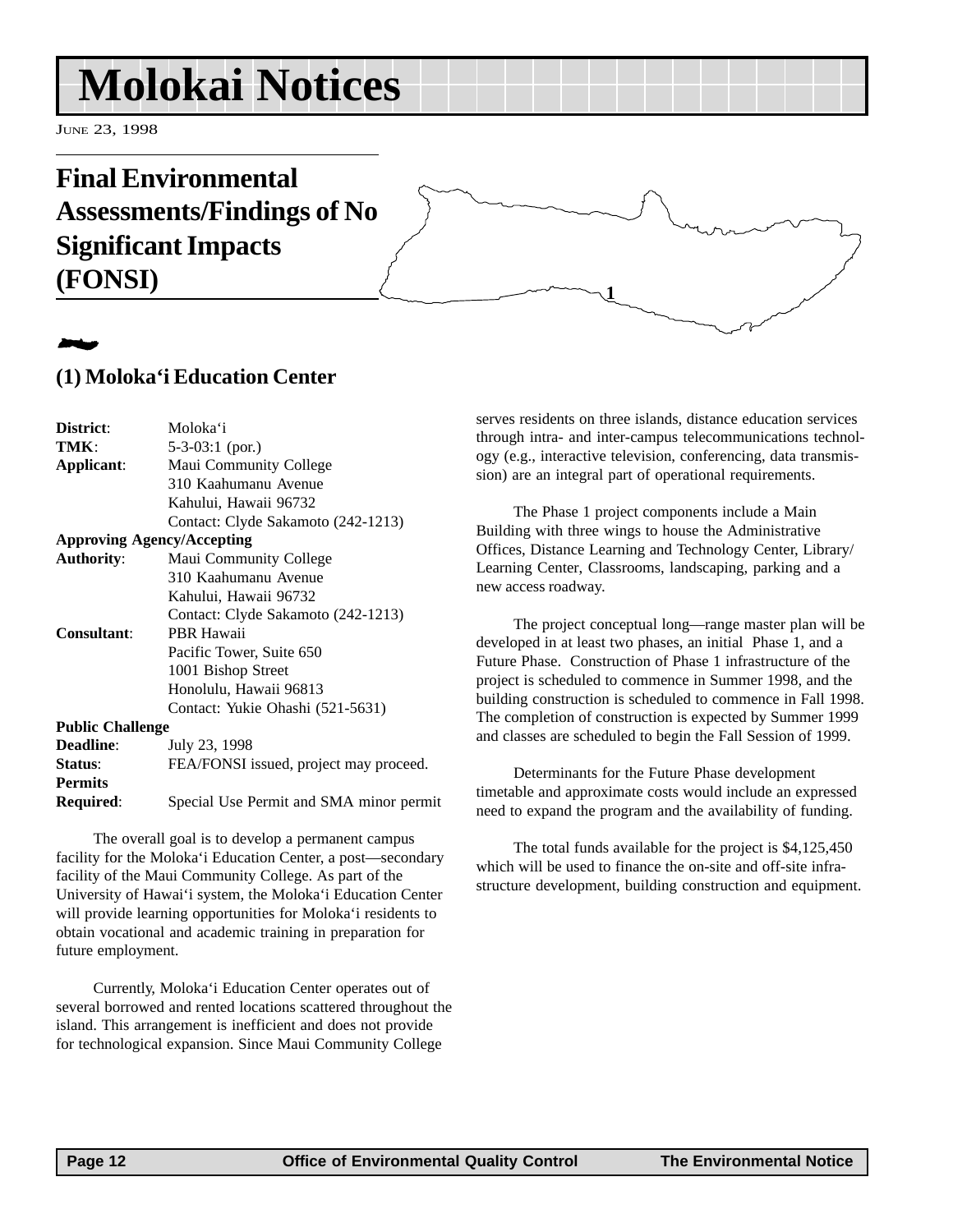# <span id="page-12-0"></span>**Draft Environmental Assessments**

# $\bullet$ **(1) Lana'i Canoe Hale**

| District:             | Lana'i                                      |
|-----------------------|---------------------------------------------|
| TMK:                  | 4-9-17:por. of 2                            |
| Applicant:            | Hui Wa'a O Lana'i                           |
|                       | P.O. Box 1341                               |
|                       | Lana'i City, Hawaii 96763                   |
|                       | Contact: Sam Kahihikolo, Jr. (565-3982)     |
|                       | <b>Approving Agency/Accepting</b>           |
| <b>Authority:</b>     | County of Maui                              |
|                       | Lana'i Planning Commission                  |
|                       | c/o Maui Planning Department                |
|                       | 250 South High Street                       |
|                       | Wailuku, Hawaii 96793                       |
|                       | Contact: Darren Suzuki (243-7735)           |
| <b>Public Comment</b> |                                             |
| <b>Deadline:</b>      | July 23, 1998                               |
| Status:               | DEA First Notice pending public comment.    |
|                       | Address comments to the applicant with      |
|                       | copies to the approving agency or accepting |
|                       | authority, and OEQC.                        |
| <b>Permits</b>        |                                             |
| <b>Required:</b>      | Shoreline setback variance                  |

The proposed project will be located at the  $66<sub>±</sub>$  acre Hulopoe Beach Park on the southern coast of Lana'i island. A privately owned park, Hulopoe Beach Park is open to the public for recreational use.

The project, the construction of a canoe hale 28' x 50' in size is part of the Hulopoe area interpretive plan of early Hawaiian coastal settlement. The canoe hale will consist of Ohia tree posts from the island of Hawaii set in a foundation of concrete and beach rock. Roofing material will be lauhala thatch that will be pre-fabricated as shingles.

A portion of the foundation was constructed in 1994. The applicant was subsequently informed that the proposed project would require an Shoreline Setback Variance. The purpose of this request is to seek approval of the entire canoe hale project, including the portions of the foundations which were previously constructed.



**Lanai Notices**

It is the intent of Hui Wa'a 0 Lana'i to utilize the canoe hale as a storage structure for their canoes and canoe equipment, to conduct classes in the numerous aspects of Hawaiian culture, as well as to provide an interpretation of archaeological sites found in the immediate vicinity.

## **An Invitation to Participate in the State's Wetlands Policy-Making Process**

The State Department of Health, Environmental Planning Office (EPO) has formed a Wetlands Policy Workgroup to develop a comprehensive and consensusbased statewide wetlands policy. The workgroup consists of policy makers from federal, state, county agencies and non-governmental entities with interest in wetlands conservation.

The workgroup would like receive input from the public early in the policy-making process. Outreach efforts by the workgroup include networking, sending notices to the Lieutenant Governor's Office for each meeting and setting up a web site. Our web pages display meeting agendas and minutes, the timeline and major milestones for the policy-making process, the working policy document, as sections are developed and more.

For those of you who have not been involved in this process, please voice your concerns and help the policy makers to better preserve our wetlands resources by visiting our *Web Home Page at: http://www.pixi.com/~epo* or contact:

Sarah Young, Wetlands Coordinator Dept. of Health, Environmental Planning Office 919 Ala Moana Boulevard, Suite 312 Honolulu, Hawaii 96814 Telephone: (808) 586-4377 Fax: (808)586-4370 E-mail: aura@hawaii.rr.com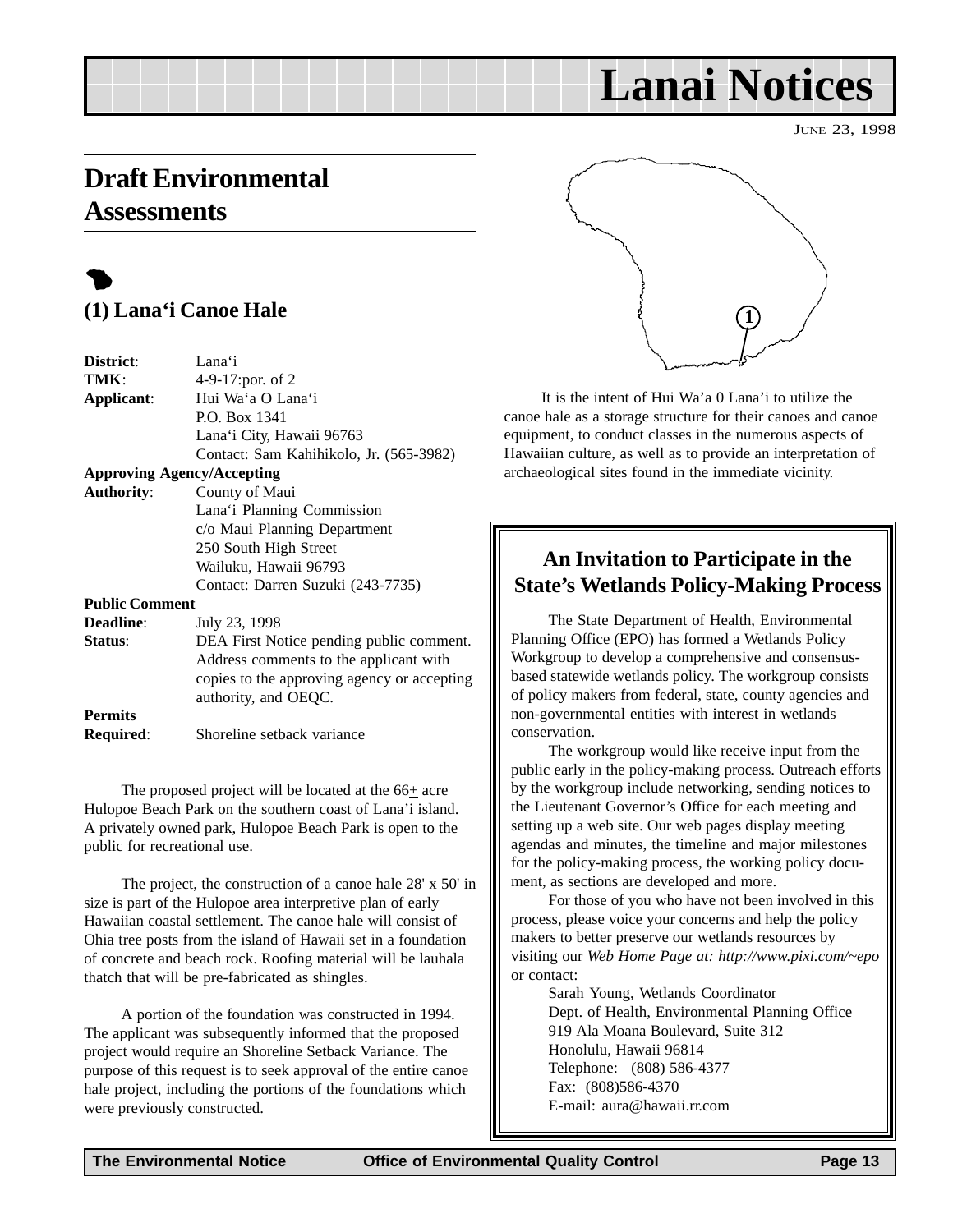# <span id="page-13-0"></span>**Hawaii Notices**

JUNE 23, 1998

# **Draft Environmental Assessments**

# $\blacktriangleright$ **(1) Old Hilo Wastewater Treatment Plant Conversion**

| District:             | South Hilo                               |
|-----------------------|------------------------------------------|
| TMK:                  | 3-2-01:011: par. 4                       |
| Applicant:            | County of Hawaii                         |
|                       | Department of Public Works, Wastewater   |
|                       | Division                                 |
|                       | 108 Railroad Avenue                      |
|                       | Hilo, Hawaii 96720                       |
|                       | Contact: Peter Boucher (961-8338)        |
|                       | <b>Approving Agency/Accepting</b>        |
| <b>Authority:</b>     | County of Hawaii                         |
|                       | Department of Public Works, Wastewater   |
|                       | Division                                 |
|                       | 108 Railroad Avenue                      |
|                       | Hilo, Hawaii 96720                       |
|                       | Contact: Peter Boucher (961-8338)        |
| <b>Consultant:</b>    | M&E Pacific, Inc.                        |
|                       | 1001 Bishop Street, Pauahi Ste. 500      |
|                       | Honolulu, Hawaii 96813                   |
|                       | Contact: Bruce Wade (529-7233)           |
| <b>Public Comment</b> |                                          |
| Deadline:             | July 23, 1998                            |
| Status:               | DEA First Notice pending public comment. |
|                       | Address comments to the applicant with   |
|                       | copies to the consultant and OEQC.       |
| <b>Permits</b>        | NPDES, well construction (CWRM),         |
| Required:             | building and demolition permits          |

A recently constructed wastewater treatment facility, located near the General Lyman Airfield in Hilo, Hawaii replaced the prior facility located at Puhi Bay in Keaukaha. The prior facility known as Old Hilo Wastewater Treatment Plant (WWTP) is now idle (with the exception of a new functioning pump station located on site) and underutilized. It is proposed to convert Old Hilo WWTP into an aquacultural center. The conversion will involve the demolition and removal of most of the mechanical and electrical equipment on site along with the retention and renovation of most of the existing structures on site. As part of the conversion, the parcel will be divided into three sections with the largest

**<sup>2</sup> <sup>3</sup> 1**

portion going to the aquacultural center while the central portion will be retained by the County of Hawaii to continue their pumping operations and a small portion on the east side of the property will be transferred to the Department of Hawaiian Home Lands park located next to the Old Hilo WWTP. This Environmetal Assessment is principally concerned with the demolition and removal portions of the conversion process.

# **Final Environmental Assessments/Findings of No Significant Impacts (FONSI)**

# $\blacktriangleright$

# **(2) Kawaihae Waterline Replacement Project**

**District**: South Kohala **TMK**: 6-1-02, 6-1-03, 6-2-01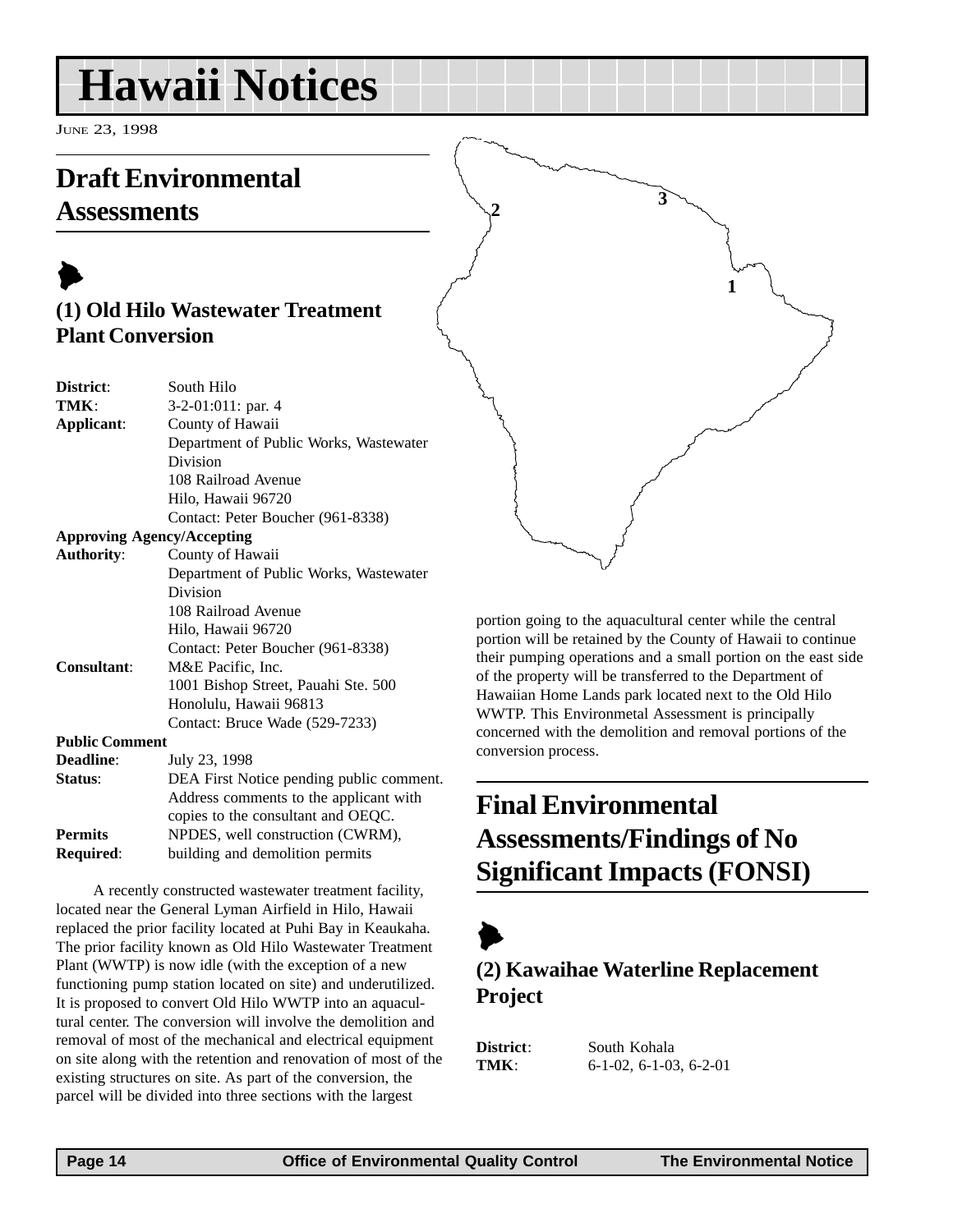<span id="page-14-0"></span>

|  | JUNE 23, 1998 |
|--|---------------|
|  |               |

| Applicant:                        | County of Hawaii                       |
|-----------------------------------|----------------------------------------|
|                                   | Department of Water Supply             |
|                                   | 25 Aupuni Street                       |
|                                   | Hilo, Hawaii 96720-4252                |
|                                   | Contact: Keith Okamoto (961-8660)      |
| <b>Approving Agency/Accepting</b> |                                        |
| <b>Authority:</b>                 | County of Hawaii                       |
|                                   | Department of Water Supply             |
|                                   | 25 Aupuni Street                       |
|                                   | Hilo, Hawaii 96720-4252                |
|                                   | Contact: Keith Okamoto (961-8660)      |
| Consultant:                       | Brian Nishimura (935-7692)             |
|                                   | 101 Aupuni Street, #217                |
|                                   | Hilo, Hawaii 96720                     |
| <b>Public Challenge</b>           |                                        |
| <b>Deadline:</b>                  | July 23, 1998                          |
| Status:                           | FEA/FONSI issued, project may proceed. |
| <b>Permits</b>                    |                                        |
| Required:                         | NPDES permit                           |

The County of Hawaii, Department of Water Supply (DWS) is proposing to replace approximately 9,000 lineal feet of 6" waterline with a new 12" waterline within the Kawaihae Road right-of-way. The Kawaihae Waterline Replacement Project will extend from the junction of the Kawaihae Road - Akoni Pule Highway intersection in an easterly (mauka) direction to approximately 750 feet mauka of the Kawaihae Road - Queen Kaahumanu Highway intersection.

The improvements will begin at an elevation of approximately 300 feet above sea level on the mauka (eastern) end and continues down to sea level on the makai (western) side. The trench for the waterline will be approximately 5 feet deep with a minimum 6 inches of cushion below the pipe and 3 feet above the pipe. The waterline will cross four gulches and will be attached to the the bridges which span the gulches. The project will take approximately six months to complete.

The new 12" waterline will address two major problems with the existing 6" waterline. First, the 6" waterline lacks sufficient capacity for fire flow demand requirements within the service area of Kawaihae Harbor and Department of Hawaiian Home Lands Industrial areas. Second, the age and condition of the 6" waterline results in frequent breaks which requires higher than normal maintenance cost. Construction of the proposed project will resolve both of these problems.

The nature and scale of the proposed action within the previously disturbed road right-of-way is such that no significant environmental effects are anticipated. Potential

impacts, if any, can be mitigated through careful construction management practices and compliance with all governmental requirements including those of the State Department of Health, State Historic Preservation Division, State Department of Transportation and the County Department of Public Works.



### **(3) Laupahoehoe Fire Station**

| District:                         | North Hilo                             |  |
|-----------------------------------|----------------------------------------|--|
| TMK:                              | $3 - 2 - 04:39$                        |  |
| Applicant:                        | County of Hawaii                       |  |
|                                   | Fire Department                        |  |
|                                   | 777 Kilauea Avenue, Mall Lane, Room 6  |  |
|                                   | Hilo, Hawaii 96720                     |  |
|                                   | Contact: Lloyd Narimatsu (961-8373)    |  |
| <b>Approving Agency/Accepting</b> |                                        |  |
| <b>Authority:</b>                 | County of Hawaii                       |  |
|                                   | Fire Department                        |  |
|                                   | 777 Kilauea Avenue, Mall Lane, Room 6  |  |
|                                   | Hilo, Hawaii 96720                     |  |
|                                   | Contact: Lloyd Narimatsu (961-8373)    |  |
| Consultant:                       | Brian Nishimura (935-7692)             |  |
|                                   | 101 Aupuni Street, #217                |  |
|                                   | Hilo, Hawaii 96720                     |  |
| <b>Public Challenge</b>           |                                        |  |
| Deadline:                         | July 23, 1998                          |  |
| Status:                           | FEA/FONSI issued, project may proceed. |  |
| <b>Permits</b>                    |                                        |  |
| Required:                         | <b>Building</b>                        |  |

The Hawaii County Fire Department has received a grant of \$200,000 in federal funds from the Community Development Block Grant (CDBG) Program to construct a new 24-hour fire station in the community of Laupahoehoe, Hawaii. The project will be situated on a 66,755 square foot parcel which is already utilized by the Police and Fire Departments with six existing structures. The property is situated approximately 200 feet southeast of the intersection of the Mamalahoa Highway and the Government Main Road, Manowaiopae Homesteads, North Hilo, Hawaii.

Access to the subject property is provided off of the Government Main Road which has a forty (40) foot wide right-of-way and a twenty (20) foot wide pavement. The Fire Department is currently borrowing an old two story dwelling and a unattached garage from the Police Department to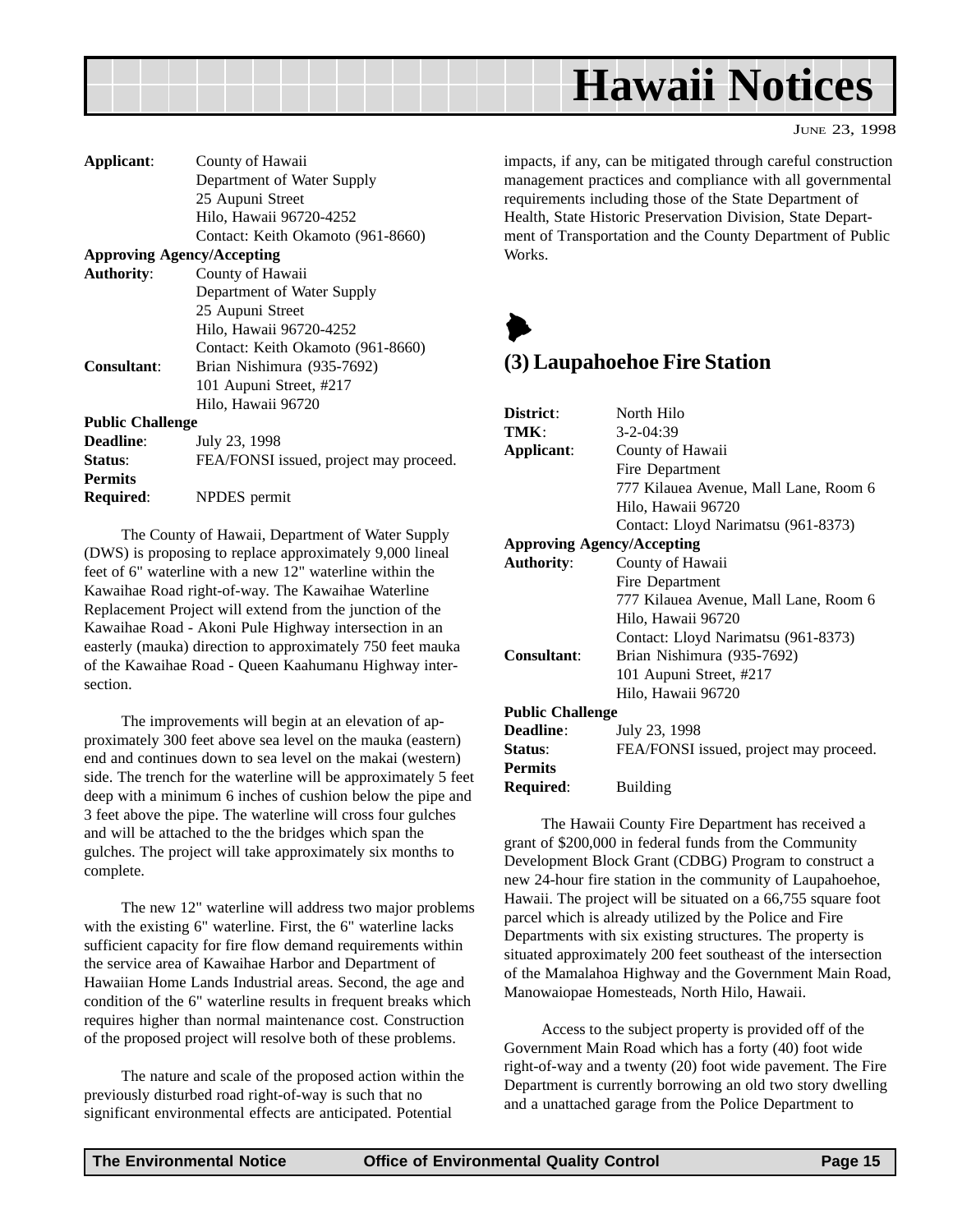# **Hawaii Notices**

#### JUNE 23, 1998

utilize as the Laupahoehoe Fire Station. The Fire Department also utilizes an unattached apparatus building that will also be retained. Upon completion of the new fire station, the two store dwelling and the garage will be returned to the Police Department for their use. The new structure will be situated behind the existing two story dwelling and the existing apparatus building in the southern corner of the property.

The new building will be a single story wood frame structure with a cement slab base having an area of approximately 1,600 square feet (40' x 40'). The new 24 hour manned fire station will have one apparatus bay, a bathroom, office, kitchen and dormitory. There is no fuel/gasoline storage facility involved with the proposed project. The design will allow the station to be utilized as a community emergency center and/or command post during disasters.

# **Previously Published Projects Pending Public Comments**

### **Draft Environmental Assessments**

### 6 **North Kohala Water System Improvements**

**Applicant**: County of Hawaii Department of Water Supply 25 Aupuni Street Hilo, Hawaii 96720 Contact: Keith Okamoto (961-8660) **Approving Agency/Accepting Authority**: Same as above. **Public Comment Deadline**: July 8, 1998



# **Kauai Notices**

# **Draft Environmental Assessments**

# $\bullet$

### **(1) Lihue & Hanamaulu Water Development Projects - Phase II**

| District:                         | Lihue                                      |  |
|-----------------------------------|--------------------------------------------|--|
| TMK                               | $3-8$ -portion 4, $3-8$ -portion 2,3 and 6 |  |
| Applicant:                        | County of Kauai, Housing Agency            |  |
|                                   | 4139 Hardy Street                          |  |
|                                   | Lihue, Hawaii 96766                        |  |
|                                   | Contact: Dennis Alkire (241-6814)          |  |
| <b>Approving Agency/Accepting</b> |                                            |  |
| <b>Authority:</b>                 | County of Kauai, Housing Agency            |  |
|                                   | 4139 Hardy Street                          |  |
|                                   | Lihue, Hawaii 96766                        |  |
|                                   | Contact: Dennis Alkire (241-6814)          |  |
| <b>Consultant:</b>                | ParEn Inc., dba Park Engineering           |  |
|                                   | 567 South King Street, Suite 300           |  |
|                                   | Honolulu, Hawaii 96813                     |  |
|                                   | Contact: Keith Uemura (531-1676)           |  |



#### **Public Comment**

| <b>Deadline:</b> | July 23, 1998                            |
|------------------|------------------------------------------|
| Status:          | DEA First Notice pending public comment. |
|                  | Address comments to the applicant with   |
|                  | copies to the consultant and OEQC.       |
| <b>Permits</b>   | NPDES, Noise Permit, Certificate         |
| <b>Required:</b> | of "No-rise" Determination               |

To provide a safe and reliable drinking water supply for the growing communities of the Lihue area, the proposing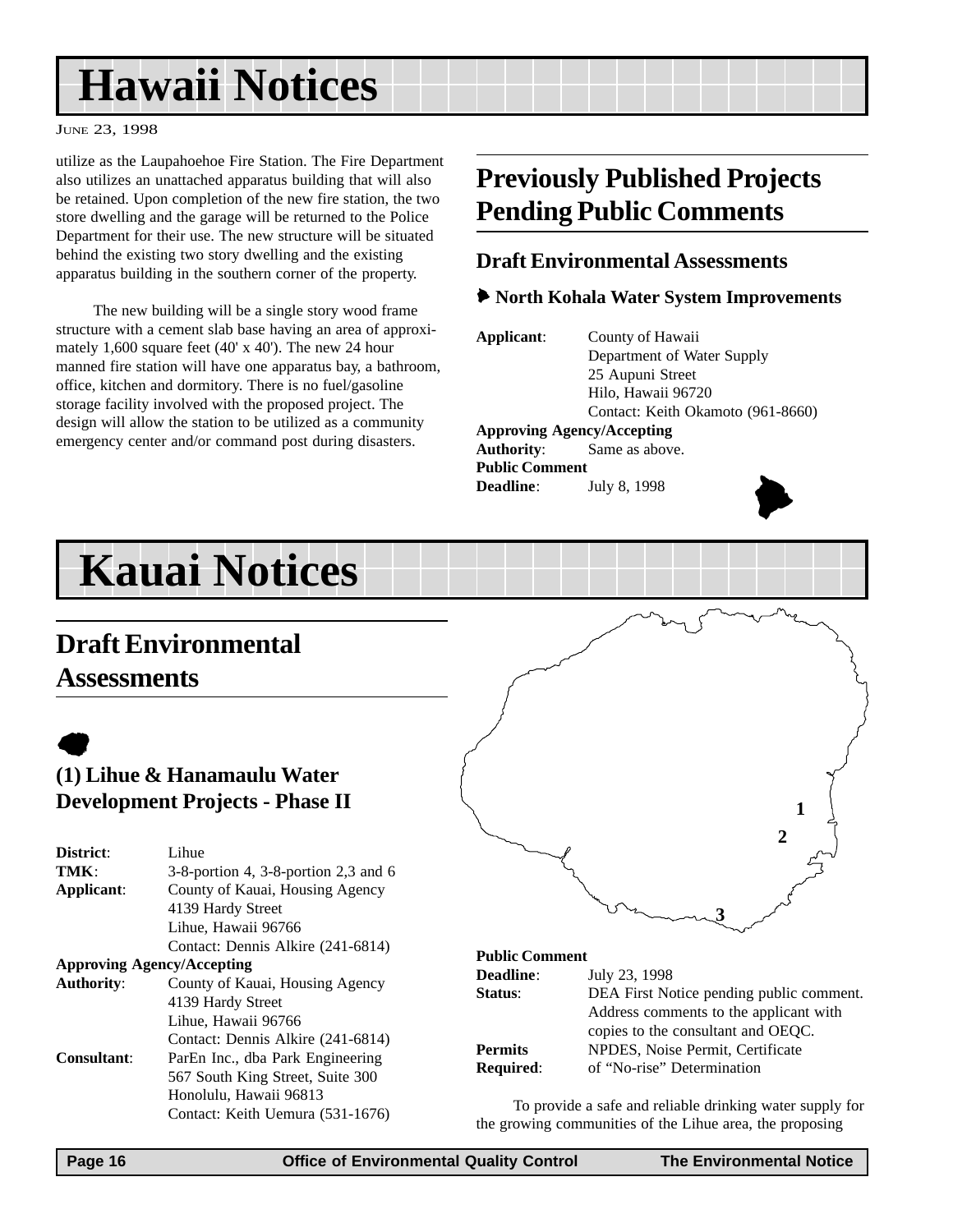<span id="page-16-0"></span>

agency is planning to expand the existing water system. Phase II of the Hanamaulu and Lihue Water Development Projects involve design and installation of transmission mains connecting future production well facilities with the existing system.

Hanamaulu Water Development Project involves the installation of approximately 20,500 lineal feet of 16-inch transmission main connecting Hanamaulu Well No. 3 to an existing 12-inch main at the Maalo Road/Kuhio Highway intersection. The 16-inch transmission main will be constructed in two increments. The first starts near Kuhio Highway, and proceeds north on Maalo Road past the proposed connection for the 12-inch main for the Lihue Water Development Project, covering approximately 10,200 lineal feet. This increment includes a support structure for crossing Hanamaulu Stream near the Kapaia Bridge.

The second increment continues where the first ends and consists of approximately 4,700 lineal feet of 16-inch transmission main installed on Maalo Road in a northerly direction. The alignment heads west on a cane haul road for another 5,600 lineal feet to the Hanamaulu well No. 3. The Lihue project will require the installation of approximately 1,300 lineal feet of 12-inch water transmission main to connect Pukaki Well with the 16-inch transmission main along Maalo Road. The 16-inch main also extends 1,000 feet west of the site to a proposed 100,000 gallon control tank.

The project will cause short-term, temporary impacts confined to the immediate project site. Increases in traffic, noise, dust and vehicular emissions are expected but will not be significant due to limited size of the sites and the absence of residences near the area. Conformance to DOH standards and Best Management Practices for air, noise and water quality should adequately mitigate these impacts.

# **Final Environmental Assessments/Findings of No Significant Impacts (FONSI)**

# $\bullet$

### **(2) Kauai Intermediate School**

| District: | Lihue                          |
|-----------|--------------------------------|
| TMK:      | Lot 1 of Subdivision $S-97-34$ |

| Applicant:                        | Department of Accounting and General   |  |  |
|-----------------------------------|----------------------------------------|--|--|
|                                   | <b>Services</b>                        |  |  |
|                                   | 1151 Punchbowl Street, Room 430        |  |  |
|                                   | Honolulu, Hawaii 96813                 |  |  |
|                                   | Contact: Ralph Morita (586-0486)       |  |  |
| <b>Approving Agency/Accepting</b> |                                        |  |  |
| <b>Authority:</b>                 | Department of Accounting and General   |  |  |
|                                   | <b>Services</b>                        |  |  |
|                                   | 1151 Punchbowl Street, Room 430        |  |  |
|                                   | Honolulu, Hawaii 96813                 |  |  |
|                                   | Contact: Ralph Morita (586-0486)       |  |  |
| Consultant:                       | Stanley Yim & Associates, Inc.         |  |  |
|                                   | 1001 Bishop Street, Suite 410          |  |  |
|                                   | Honolulu, Hawaii 96813                 |  |  |
|                                   | Contact: Jason Yim (533-1885)          |  |  |
| <b>Public Challenge</b>           |                                        |  |  |
| <b>Deadline:</b>                  | July 23, 1998                          |  |  |
| Status:                           | FEA/FONSI issued, project may proceed. |  |  |
| <b>Permits</b>                    | Building, land use, grading,           |  |  |
| Required:                         | class IV zoning                        |  |  |
|                                   |                                        |  |  |

The State Department of Education is planning to develop a new intermediate school in Puhi, Kauai. The new school will accommodate Grades 6 to 8 on a site comprised of 14.276 acres located approximately 300 feet south of Kaumualii Highway and roughly 900 feet west of Kukui Grove Village West. The site is a corner parcel northwest of the proposed intersection of Nuhou Street and Kaneka Street. It is next to a 7.000 acre park site that could be available for the new school use under a joint use agreement between the State (DOE) and the County.

Currently, Grove Farm Company, Incorporated owns the land on which the new school will be built. They will dedicate 10.000 of the 14.276 acres and sell the remaining 4.276 acres to the State.

The school's service area will be same as the existing Kauai High & Intermediate School. It is anticipated that Kalaheo, Koloa, Wilcox, and King Kaumualii Elementary Schools will be feeding students to the new Kauai Intermediate School.

The new school will have about 59 permanent classrooms; portable classrooms as needed; a library and an administration building; physical education locker/shower buildings; play fields and paved courts, a cafeteria, and paved parking lots. The school will be designed to comply with the Americans with Disabilities Act.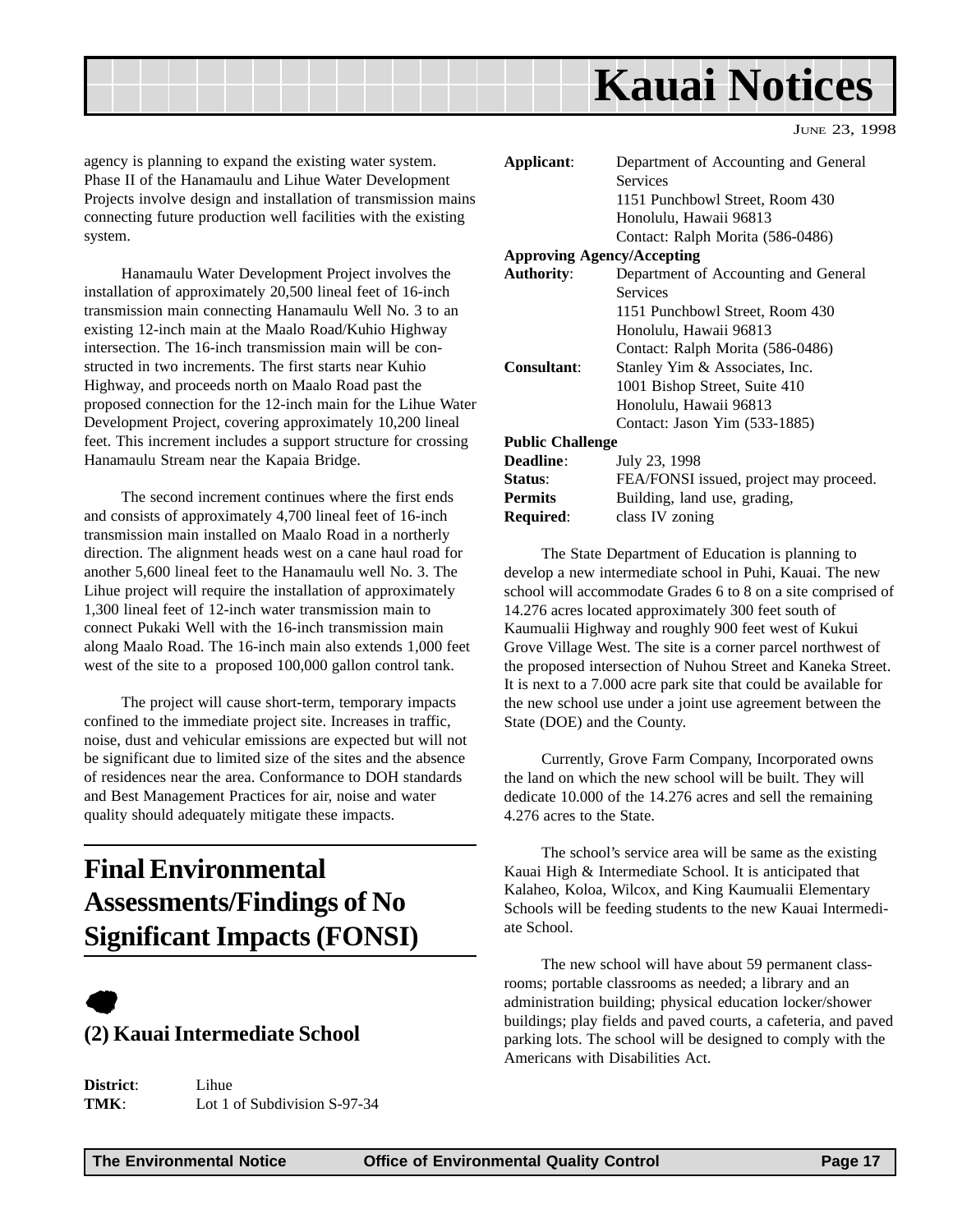# <span id="page-17-0"></span>**Kauai Notices**

#### JUNE 23, 1998

Construction of the new school is anticipated to be completed in no more than two increments. If funding is available, then the school could be constructed in one increment. Based on 2 increments, the first increment would be for the 6<sup>th</sup> grade students. The scheduled completion for the first increment is September 2000. Increment 2 will be for the 7<sup>th</sup> and 8<sup>th</sup> grade students and its scheduled completion is September 2001. The school's design enrollment is 1,300 students and its peak enrollment is 1,430 students.

# **Draft Environmental Impact Statements**



## **(3) Kukui'ula Bay Resort**

| District:             | Koloa                                       |  |  |
|-----------------------|---------------------------------------------|--|--|
| TMK:                  | 2-6-03 por. 1 and 21, 2-6-04: por. 38, por. |  |  |
|                       | 40                                          |  |  |
| Applicant:            | Kukui'ula Development Company, Inc.         |  |  |
|                       | 822 Bishop Street                           |  |  |
|                       | P.O. Box 3440                               |  |  |
|                       | Honolulu, Hawaii 96801                      |  |  |
|                       | Contact: William H. Campbell (525-6611)     |  |  |
|                       | <b>Approving Agency/Accepting</b>           |  |  |
| <b>Authority:</b>     | County of Kauai                             |  |  |
|                       | <b>Planning Department</b>                  |  |  |
|                       | 4444 Rice Street, Suite 473                 |  |  |
|                       | Lihue, Kauai, Hawaii 96766                  |  |  |
|                       | Contact: Dee M. Crowell (241-6677)          |  |  |
| <b>Consultant:</b>    | Townscape, Inc.                             |  |  |
|                       | 900 Fort Street Mall, Suite 800             |  |  |
|                       | Honolulu, Hawaii 96813                      |  |  |
|                       | Contact: Joanne Hiramatsu (536-6999)        |  |  |
| <b>Public Comment</b> |                                             |  |  |
| Deadline:             | August 7, 1998                              |  |  |
| Status:               | DEIS First Notice pending public comment.   |  |  |
|                       | Address comments to the applicant with      |  |  |
|                       | copies to the approving agency or accepting |  |  |
|                       | authority, the consultant and OEQC.         |  |  |
| <b>Permits</b>        | Army permit, SMA, General Plan Amend        |  |  |
| Required:             | ment                                        |  |  |

Kukui'ula Development Company, Inc. plans to develop a Resort complex at Koloa, Kauai, Hawaii. The project will include a hotel, two time-share condominium sites, a commercial facility and a man-made lagoon/wetland. The site is situated on 77 acres of land just mauka of Kukui'ula Bay.

An EIS was approved in 1989 for this project, except that a marina was planned in the vicinity of Kukui'ula Bay. The marina has been replaced by a lagoon/wetland, which will also serve its current purpose as a siltation basin. The Resort portion of the plan is designated "Urban Residential" on the County of Kauai General Plan. Thus, this supplemental EIS is required to change the General Plan designation of the Resort component from "Urban Residential" to "Resort" and to address the impacts and mitigation measures associated with the lagoon/wetland.

The supplemental EIS will also update applicable changes that have taken place since the 1989 EIS was approved, such as the construction of the major infrastructure, mass grading operations that have been completed, traffic, and socio-economic conditions.

# **Previously Published Projects Pending Public Comments**

### **Draft Environmental Assessments**

#### 7 **Kikiaola Beach Sand Nourishment**

**Applicant**: Ronald Beckenfeld 4470 Mamo Road Kekaha, Hawaii 96752 **Approving Agency/Accepting Authority**: Department of Land and Natural Resources 1151 Punchbowl Street, Room 130 Honolulu, Hawaii 96813 Contact: Sam Lemmo (587-0381) **Public Comment**

**Deadline**: July 8, 1998

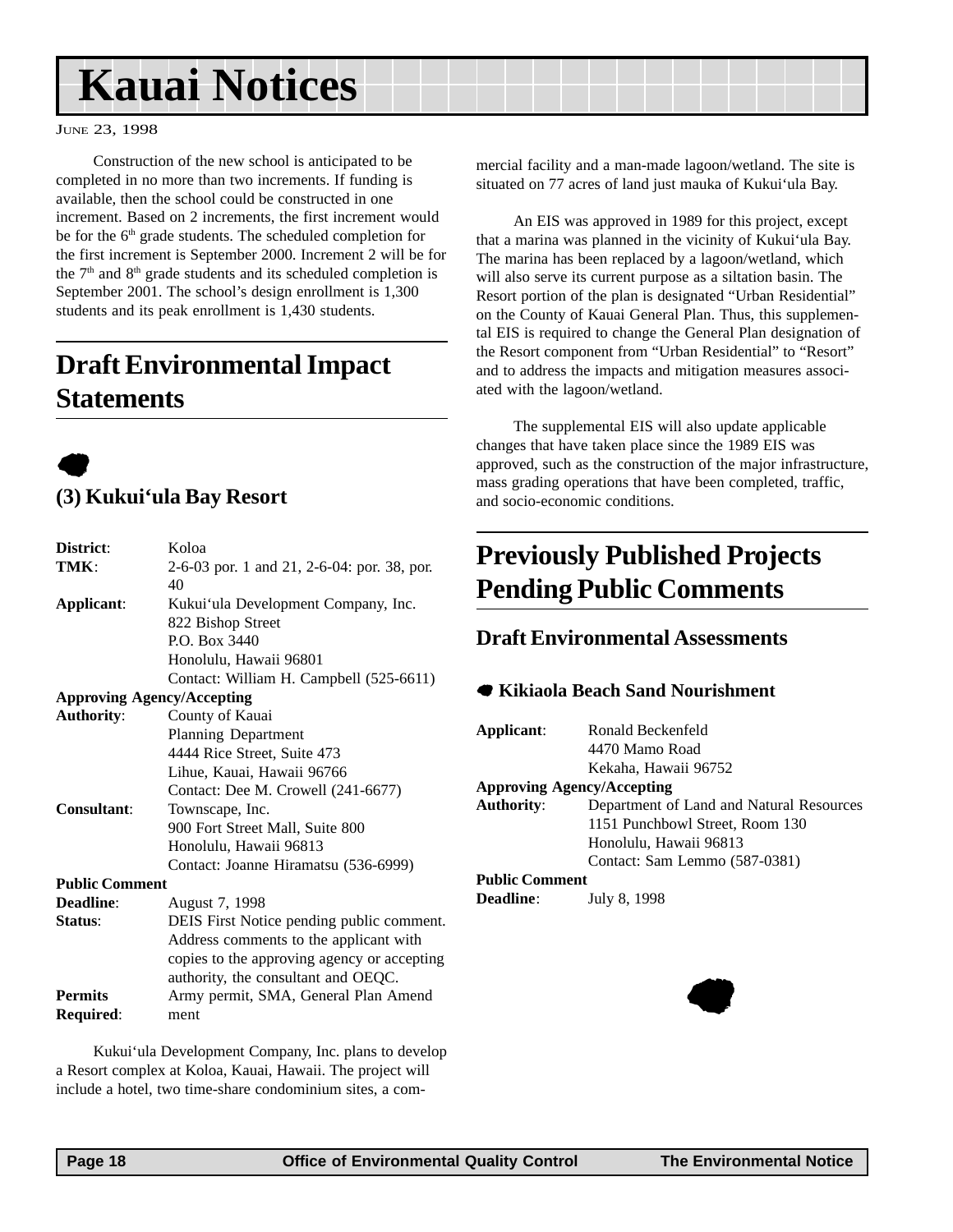| <b>Shoreline Notices</b> |
|--------------------------|
|                          |

## **Shoreline Certification Applications**

Pursuant to §13-222-12, HAR the following shoreline certification applications are available for inspection at the DLNR District Land Offices on Kauai, Hawaii and Maui and at Room 220, 1151 Punchbowl St., Honolulu, Oahu (Tel: 587-0414). All comments shall be submitted in writing to the State Land Surveyor, 1151 Punchbowl Street, Room 210, Honolulu, HI 96813 and postmarked no later than fifteen (15) calendar days from the date of the public notice of the application.

| Case<br>No. | Date<br>Received | Location                                                                                                                                                                                                                                                                                               | Applicant                                                        | Tax Map<br>Key                              |
|-------------|------------------|--------------------------------------------------------------------------------------------------------------------------------------------------------------------------------------------------------------------------------------------------------------------------------------------------------|------------------------------------------------------------------|---------------------------------------------|
| $OA - 330$  | 06/08/98         | Lot 7, File Plan 1820,<br>Kawailoa Subdiv., Kawailoa,<br>Waialua, Oahu (61-175 Iliohu<br>Place)                                                                                                                                                                                                        | DJNS Surveying &<br>Mapping, Inc. for Mr. &<br>Mrs. Robert Howes |                                             |
| $OA - 677$  | 06/08/98         | Towill, Shigeoka &<br>Lot 11728 as shown on Map<br>846, Lot 297 as shown on Map<br>Associates, Inc. for<br>45, and Lots 157 to 162<br>Haseko Homes, Inc.<br>inclusive as shown on Map 26<br>of Ld Ct App 1069,<br>Honouliuli, Ewa, Oahu (333,<br>329, 317, 309, 303, 295,<br>536A and 537 Papipi Road) |                                                                  | $9 - 1 - 11:1$<br>thru 7,<br>$9 - 1 - 12:6$ |
| $OA - 674$  | 05/27/98         | Lot 42, Ld Ct Cons 51,<br>Kaneohe, Koolaupoko, Oahu<br>(45-005 Bayside Place)                                                                                                                                                                                                                          | DJNS Surveying &<br>Mapping, Inc. for<br>George & Vilai Coates   | $4 - 5 - 58:42$                             |
| OA-675      | 06/01/98         | Lots 6 & 6A, Waialae Beach<br>Lots, Sec "A", Waialae,<br>Honolulu, Oahu (4709-C<br>Kahala Avenue)                                                                                                                                                                                                      | Sam O Hirota, Inc. for<br>David Allen                            | $3 - 3 - 05:01$                             |
| OA-676      | 06/08/98         | Lot 6, File Plan 1820,<br>Kawailoa Subdiv., Kawailoa,<br>Oahu (61-171 Iliohu Place)                                                                                                                                                                                                                    | DJNS Surveying &<br>Mapping, Inc. for<br>Dominic Gattuso         | $6 - 1 - 13:08$                             |
| $HA-195$    | 06/02/98         | Lot 6 of Puako Beach Lots<br>(HTS Plant 414-A) Lalamilo,<br>S. Kohala, Hawaii (69-1960<br>Puako Beach Drive)                                                                                                                                                                                           | Wes Thomas Associates<br>for Allen Wachi                         | $6 - 9 - 06:06$                             |
| $MA-030$    | 06/05/98         | Lot 49, Kamaole Beach Lots,<br>Kamaole, Wailuku, Maui (3002<br>S. Kihei Road)                                                                                                                                                                                                                          | Akamai Land Surveying,<br>Inc. for Kunihiko<br>Hirakawa          | $3 - 9 -$<br>04:105                         |
| $MA-142$    | 05/22/98         | Lot B of Spreckelsville<br>Beach Right-of-Way Subdiv.<br>being also a Por of Grant<br>3343 to Claus Spreckels,<br>Spreckelsville, Wailuku<br>Commons, Maui, (Not<br>Available - Kealakai Place,<br>Wailuku, Maui)                                                                                      | A & B Properties, Inc.<br>for A & B Properties,<br>Inc.          | $3 - 8 -$<br>01:198                         |
| $MO - 052$  | 06/01/98         | Esmt 214, Ld Ct App 1683,<br>Map 23, Affecting a Por of<br>Lot 403, Appurtenant to Lot<br>290, Ld Ct App 1683, Map 19,<br>Kaluakoi, Molokai (Not<br>Available - Kaluakoi,<br>Molokai)                                                                                                                  | Charles Busby for Lyle<br>& Cindy Dunham                         | $5 - 1 - 06:64$<br>& Por 156                |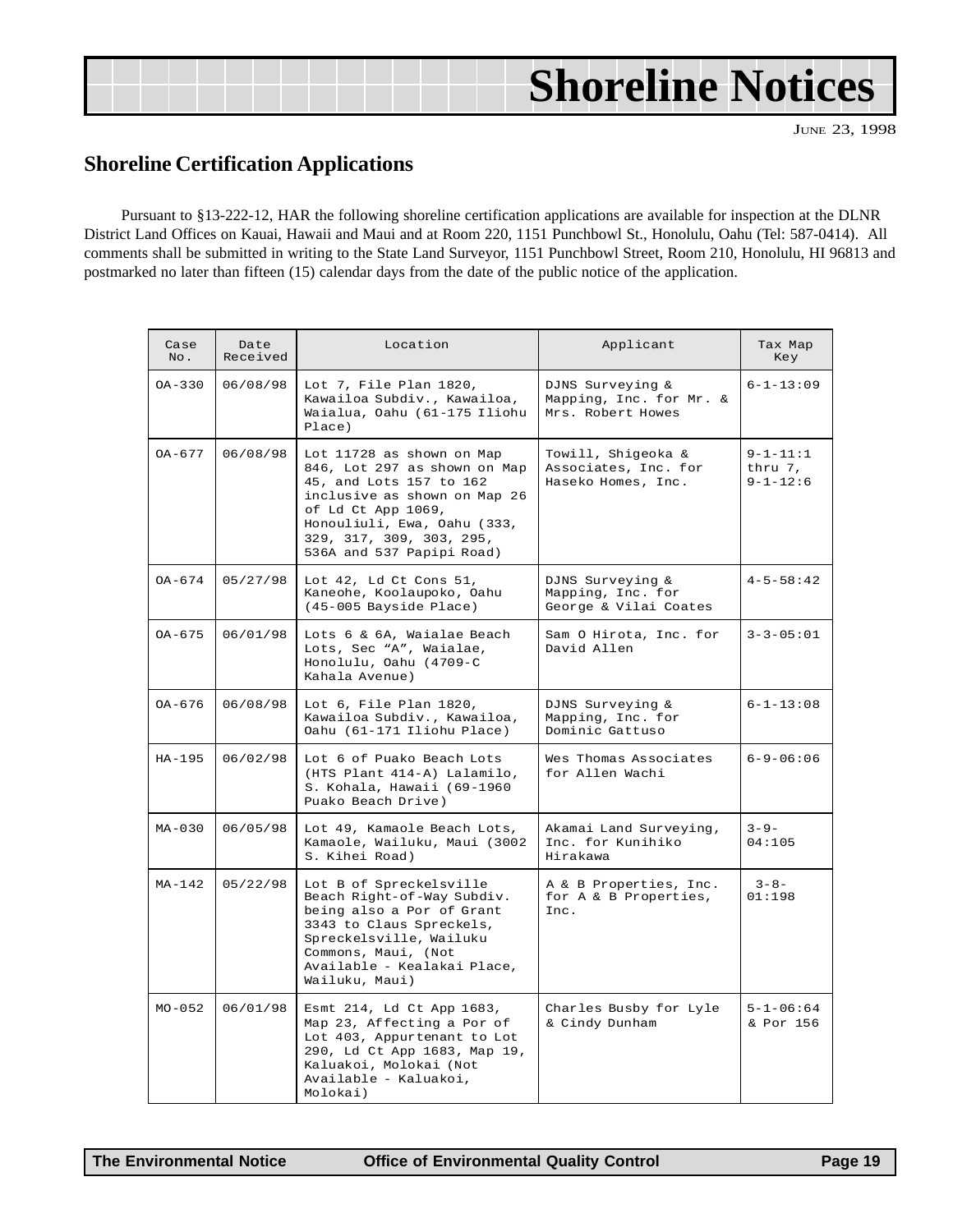# <span id="page-19-0"></span>**Shoreline Notices**

JUNE 23, 1998

### **Shoreline Certifications and Rejections**

Pursuant to §13-222-26, HAR the following shorelines have been certified or rejected by the DLNR. A person may appeal a certification or rejection to the BLNR, 1151 Punchbowl Street, Room 220, Honolulu, HI 96813, by requesting in writing a contested case hearing no later than twenty (20) calendar days from the date of public notice of certification or rejection.

| Case<br>No.   | Date<br>Cert/Rej      | Applicant<br>Location                                                                                                                                                                  |                                                                   | Tax Map<br>Key   |
|---------------|-----------------------|----------------------------------------------------------------------------------------------------------------------------------------------------------------------------------------|-------------------------------------------------------------------|------------------|
| $OA -$<br>664 | Certified<br>06/10/98 | Lots 26 and 26-A Kahala<br>Subdivision, Kahala, Honolulu,<br>Oahu (4415 Kahala Avenue)                                                                                                 | H. Au & Associates, Inc.<br>for Corazon Kendall                   | $3 - 5 - 03:10$  |
| $-AO$<br>671  | Certified<br>06/10/98 | Lot 1148, Ld Ct App 677 (Map<br>Towill, Shigeoka &<br>268), Kailua, Koolaupoko, Oahu<br>Associates, Inc. for<br>(782-G N. Kalaheo Avenue)<br>Marily Born                               |                                                                   | $4 - 3 - 20:12$  |
| $OA -$<br>672 | Certified<br>06/10/98 | Waialee Beach Park,<br>Pahipahialua, Koolauloa, Oahu<br>(561 Kamehameha Highway)                                                                                                       | C&C/Dept of Public Works<br>for C&C/Dept of Parks &<br>Rec.       | $5 - 7 - 05:13$  |
| $HA -$<br>128 | Certified<br>06/10/98 | Lot 5 of Keawaiki Beach Lots,<br>Por. of RP 4513, Mahele Award 32<br>to Kanele, Kahauloa 2nd, S.<br>Kona, Hawaii (83-502 Keei Beach<br>Road)                                           | Wes Thomas Associates for<br>Mr. & Mrs. Alexander<br>Wilson       | $8 - 3 - 05 : 6$ |
| $MA -$<br>023 | Certified<br>06/10/98 | Lot 44B-2-A, Smith Subdiv., Por<br>of RP 1663, LCAw 5524 to L.<br>Konia, Por of Allottment 44B,<br>Mailepai Hui Lands, Alaeloa,<br>Kaanapali, Lahaina, Maui (4869<br>Honoapilani Road) | R. Tanaka Engineers, Inc.<br>for Uwe Schulz                       | $4 - 3 - 15:2$   |
| $MA -$<br>195 | Certified<br>06/10/98 | Lot 94, Ld Ct App 1744 (Map 80),<br>Hanakaoo, Lahaina, Maui (40 Kai<br>Ala Drive)                                                                                                      | Austin, Tsutsumi &<br>Associates, Inc. for<br>Nelson Living Trust | $4 - 4 - 14:13$  |
| $MO -$<br>051 | Certified<br>06/10/98 | Esmt 164, Ld Ct App 1683, Map<br>23, Affecting a Por of Lot 403,<br>Appurtenant to Lot 322, Ld Ct<br>App 1683, Map 9, Kaluakoi,<br>Molokai (not available)                             | Charles Busby for John &<br>Elizabeth Perell                      | $5 - 1 - 08:34$  |
| $KA-$<br>130  | Certified<br>06/10/98 | Lot B, Por of LCAw 7714-B, Ap 2<br>to Kekuaiwa no M. Kekunananoa,<br>Koloa, Kauai (4842 Lawai Road)                                                                                    | Roger M. Caires for B. A.<br>Dyre                                 | $2 - 6 - 12:4$   |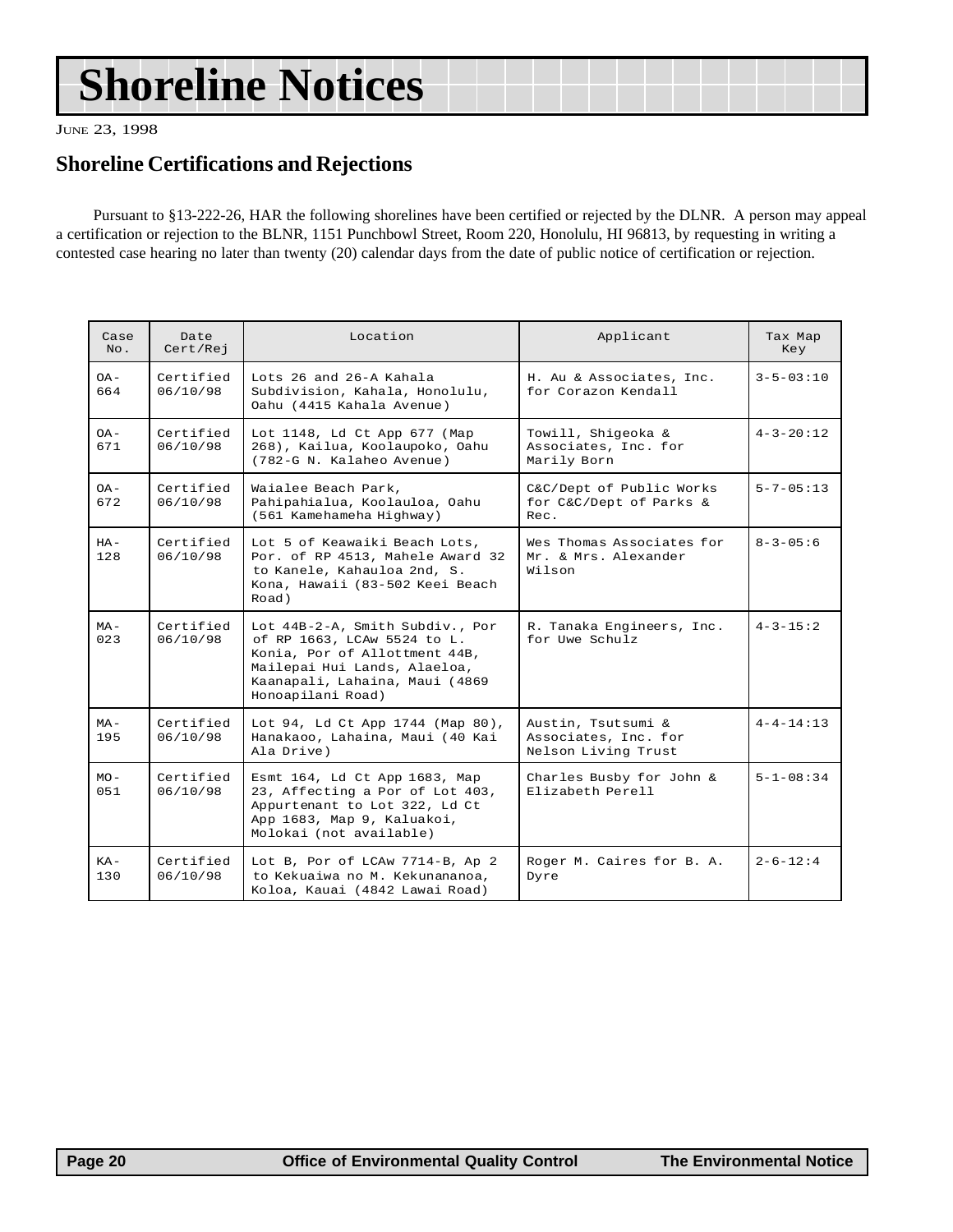# **Coastal Zone Area News**

JUNE 23, 1998

### <span id="page-20-0"></span>**FEDERAL CONSISTENCY REVIEWS**

The Hawaii Coastal Zone Management (CZM) Program has received the following federal actions to review for consistency with the CZM objectives and policies in Chapter 205A, Hawaii Revised Statutes. This public notice is being provided in accordance with section 306(d)(14) of the National Coastal Zone Management Act of 1972, as amended. For more information, please call John Nakagawa with the Hawaii CZM Program at 587-2878. Federally mandated deadlines require that comments be received by the date specified for each CZM consistency review and can be mailed to:

> Rick Egged, Director Office of Planning Department of Business, Economic Development and Tourism P.O. Box 2359 Honolulu, Hawaii 96804

Or, fax comments to the Hawaii CZM Program at 587-2899.

### **Beckoning Point Facility Improvements, Pearl Harbor**

| <b>Federal Agency:</b> Department of the Navy; contact Ms. |                                                |  |  |  |
|------------------------------------------------------------|------------------------------------------------|--|--|--|
|                                                            | Suzanne Baba 474-5415                          |  |  |  |
|                                                            | <b>Federal Action:</b> Direct Federal Activity |  |  |  |
|                                                            | <b>Location:</b> Middle Loch, Pearl Harbor     |  |  |  |
| <b>Proposed Action:</b>                                    |                                                |  |  |  |

The Department of the Navy is proposing to install a pre-cast concrete mooring platform (50' long x 6' wide), two concrete ramps (30' long x 3' wide), and 30 feet of grouted rip rap to allow small craft to be restrained while being lifted out of the water by an existing crane. The Navy is applying for a Department of the Army Permit from the Corps of Engineers and has filed a CZM federal consistency negative determination, with the Corps, that the project will not affect Hawaii's coastal zone outside of Pearl Harbor.

#### **CZM WEB SITE: http://www.gov/dbedt/czm.html**

# **Pollution Control Permits**

### **Department of Health Permits**

The following is a list of some pollution control permits currently being reviewed by the State Department of Health. For more information about any of the listed permits, please contact the appropriate branch or office of the Environmental Management Division at 919 Ala Moana Boulevard, Honolulu.

| Branch $\&$<br>Permit Type                   | Applicant &<br>Permit Number                             | Project Location                         | Pertinent<br>Dates          | Proposed Use                                                                                                                     |
|----------------------------------------------|----------------------------------------------------------|------------------------------------------|-----------------------------|----------------------------------------------------------------------------------------------------------------------------------|
| Clean Water<br>Branch, $586-$<br>4309, NPDES | Philip Services<br>Hawaii, Ltd., #<br>$98 - CW - PW - 4$ | 91-416 Komohana Street,<br>Kapolei, Oahu | Comments<br>Due:<br>7/15/98 | Discharge treated<br>petroleum<br>hydrocarbon<br>contaminated<br>wastewater and<br>storm water runoff<br>to the Pacific<br>Ocean |
| CWB, Water<br>Ouality<br>Certification       | USGS, $\#$ 98-CW-<br>$WOC-7$                             | Hanalei River, Hanalei,<br>Kauai         | Comments<br>Due:<br>6/26/98 | Relocate the<br>Hanalei River<br>streamgage to a<br>site approximately<br>3,000 feet upstream                                    |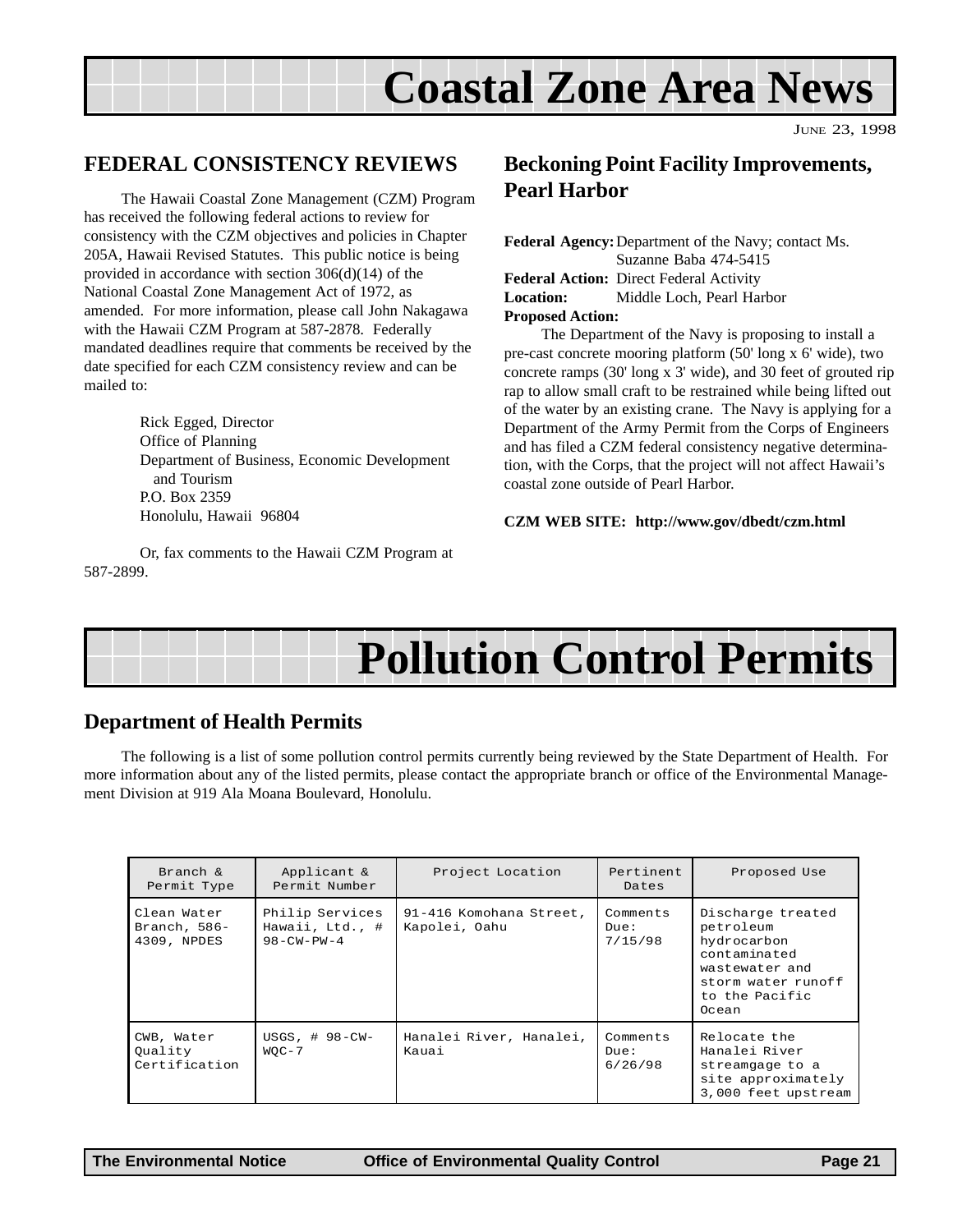# **Pollution Control Permits**

JUNE 23, 1998

| Branch &<br>Permit Type                         | Applicant &<br>Permit Number                              | Project Location                                                                  | Pertinent<br>Dates          | Proposed Use                                                      |
|-------------------------------------------------|-----------------------------------------------------------|-----------------------------------------------------------------------------------|-----------------------------|-------------------------------------------------------------------|
| Safe Drinking<br>Water Branch,<br>586-4258, UIC | AOAO Kona Makai<br>Condominium, #<br>$UH-1288$            | 75-6026 Alii Drive,<br>Kailua-Kona, Hawaii                                        | <b>NA</b>                   | Abandonment of 2<br>sewage injection<br>wells                     |
| SDWB, UIC                                       | AOAO Alii<br>Villas Condo.,<br># UH-1289                  | 75-6016 Alii Drive,<br>Kailua-Kona, Hawaii                                        | <b>NA</b>                   | Abandonment of 1<br>sewage injection<br>well                      |
| SDWB, UIC                                       | Dept. of Public<br>Works, Co. of<br>Hawaii, # UH-<br>2010 | Hilo Road Improvements,<br>Phase III, Kinoole &<br>Kawailuni Streets              | Comments<br>Due:<br>7/16/98 | Construction of 12<br>new drywells for<br>surface drainage        |
| SDWB, UIC                                       | Waikii Ranch<br>Homeowner's<br>Assoc., $# UH -$<br>1526   | Waikii Ranch Subd.,<br>Incr. I, Saddle Rd., S.<br>Kohala, Hawaii                  | <b>NA</b>                   | Permit renewal of 8<br>drywells for<br>surface drainage           |
| SDWB, UIC                                       | Shell Oil<br>Company, # UH-<br>2011                       | Kona Shell Service<br>Station, 75-5645<br>Kuakini Hwy., Kailua-<br>Kona, Hawaii   | <b>NA</b>                   | Abandonment of one<br>drywell                                     |
| SDWB, UIC                                       | Leslie J.<br>Murakami, # UH-<br>2012                      | Collegian Apartments,<br>1377 Kapiolani St.,<br>Hilo, Hawaii                      | <b>NA</b>                   | Register 3 existing<br>drywells for<br>surface drainage           |
| SDWB, UIC                                       | Leslie J.<br>Murakami, # UH-<br>2013                      | Collegian Apartments,<br>1377 Kapiolani St.,<br>Hilo, Hawaii                      | <b>NA</b>                   | Register 3 existing<br>injection wells for<br>sewage disposal     |
| SDWB, UIC                                       | State DOT,<br>Airports Div.,<br># UH-1355                 | Kona International<br>Airport @ Keahole,<br>Kailua-Kona, Hawaii                   | <b>NA</b>                   | Permit renewal of<br>12 injection wells<br>for sewage disposal    |
| SDWB, UIC                                       | AOAO Maalaea<br>Banyan Condo.,<br>$UM-1272$               | 190 Hauoli St.,<br>Maalaea, Maui                                                  | NA                          | Permit renewal of 2<br>injection wells for<br>sewage disposal     |
| SDWB, UIC                                       | Oceanic<br>Institute, #<br>$100-1699$                     | Oceanic Institute<br>Center, 41-202<br>Kalanianaole Hwy., Oahu                    | <b>NA</b>                   | Permit modification<br>of 2 inj. wells for<br>sewage disposal     |
| SDWB, UIC                                       | Kuilima<br>Development<br>$Co.$ , # $UO-1532$             | Kuilima Resort WWTP,<br>57-111 Kamehameha Hwy.<br>Kahuku, Oahu                    | NA                          | Permit renewal of 3<br>injection wells for<br>sewage disposal     |
| SDWB, UIC                                       | Honolulu Dept.<br>of Wastewater<br>Mgt., UO-1257          | Kahuku WWTP, 56-701<br>Kamehameha Hwy.,<br>Kahuku, Oahu                           | NA                          | Permit modification<br>of 6 inj. wells for<br>sewage disposal     |
| SDWB, UIC                                       | Aston Hotels &<br>Resorts, UK-<br>2015                    | Aston Kauai Beachboy<br>Hotel & Resorts, 4-484<br>Kuhio Hwy., Kapaa,<br>Kauai     | NA                          | Registration of 6<br>existing drywells<br>for surface<br>drainage |
| SDWB, UIC                                       | Poipu Kai Water<br>Reclamation<br>Corporation,<br>UK-1292 | Poipu Kai Sewage<br>Treatment Plant, 1645<br>Kealukia St., Poipu,<br>Koloa, Kauai | NA                          | Permit renewal of 4<br>injection wells for<br>sewage disposal     |